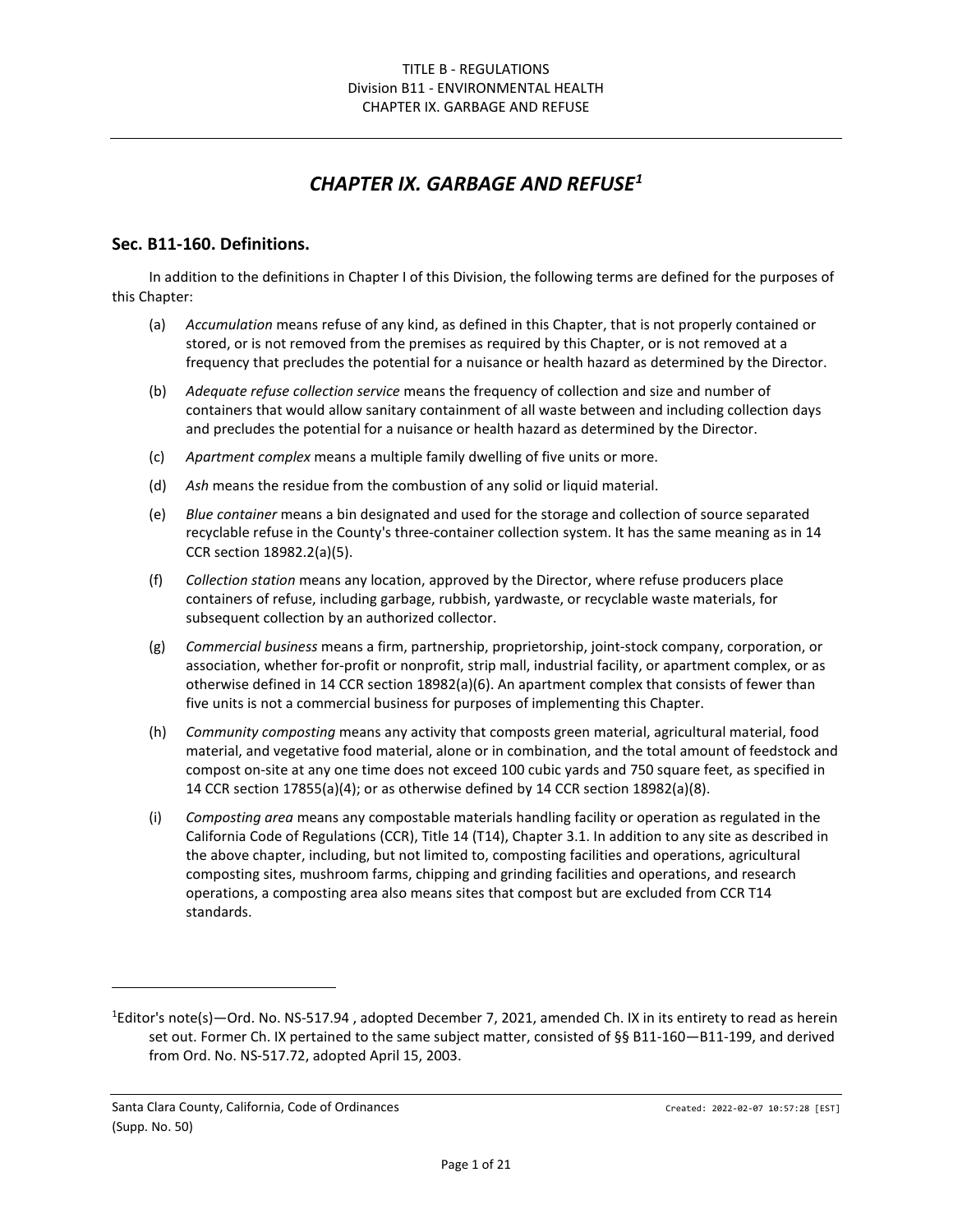- (j) *Container* means any toter, can, commercial roll-off bin or other type of bin, box, bag, barrel or tied bundle into which refuse of any kind is placed.
- (k) *Curbside* means adjacent to the curb of a public or private street or, on streets without curbs, adjacent to the shoulder of the street; or in shopping centers, business parks and similar premises adjacent to the garbage enclosures.
- (l) *Delinquent* means a failure of the recipient of garbage, organic waste, or recyclable waste materials collection service, or of the person responsible for payment, to pay, when due, all charges owed to the collector for collection service rendered or to be rendered.
- (m) *Department* means any County department duly authorized by the County Executive to enforce and administer this Chapter.
- (n) *Designee* means an entity that the County contracts with or otherwise arranges to carry out any of the County's responsibilities of this Chapter as authorized in 14 CCR section 18981.2. A designee may be a government entity, a hauler, a private entity, or a combination of those entities.
- (o) *Director* means the County official duly authorized by the County Executive to enforce and administer this Chapter, their designee, or a duly authorized representative of the County Health Officer pursuant to the authority contained in California Health and Safety Code sections 101280(b) and 101030.
- (p) *Disposal* means to deposit refuse into an approved solid waste landfill, transfer station, composting or recycling facility or operation.
- (q) *Excluded waste* means hazardous substances, hazardous waste, infectious waste, designated waste, volatile, corrosive, medical waste, regulated radioactive waste, and toxic substances or material that facility operator(s), which receive materials from the County and its producers, reasonably believe(s) would, as a result of or upon acceptance, transfer, processing, or disposal, be a violation of local, state, or Federal law, regulation, or ordinance, or waste that in the County's, or its designee's, reasonable opinion would present a significant risk to human health or the environment, cause a nuisance or otherwise create or expose County, or its designee, to potential liability; but not including de minimis volumes or concentrations of waste of a type and amount normally found in residential refuse after implementation of programs for the safe collection, processing, recycling, treatment, and disposal of batteries and paint in compliance with Sections 41500 and 41802 of the California Public Resources Code. Excluded waste does not include used motor oil and filters, household batteries, universal wastes, electronic waste, and/or latex paint when such materials are defined as allowable materials for collection through the County's collection programs and the producer has properly placed the materials for collection pursuant to instructions provided by County or its designee for collection services.
- (r) *Food processing waste* means that solid and semi-solid putrescible waste resulting from vegetable, fruit, or food packaging, winery and other food processing or manufacturing operations.
- (s) *Garbage* means non-putrescible wastes that are mixed in the same container with or are contaminated by putrescible wastes; home generated medical type wastes, such as used tissues, bandages, and gauze, which are produced at residential premises and are used in medical treatment or the administration of medicines; and small dead animals not exceeding ten pounds in weight.

Garbage does not include hazardous waste, medical waste, ash, or other excluded waste. The determination as to whether material is garbage will be made by the Director based on the purposes of the Chapter.

(t) *Gray container* means a bin designated and used for the storage and collection of gray container waste in the County's three-container collection system. It has the same meaning as in 14 CCR section 18982.2(a)(28).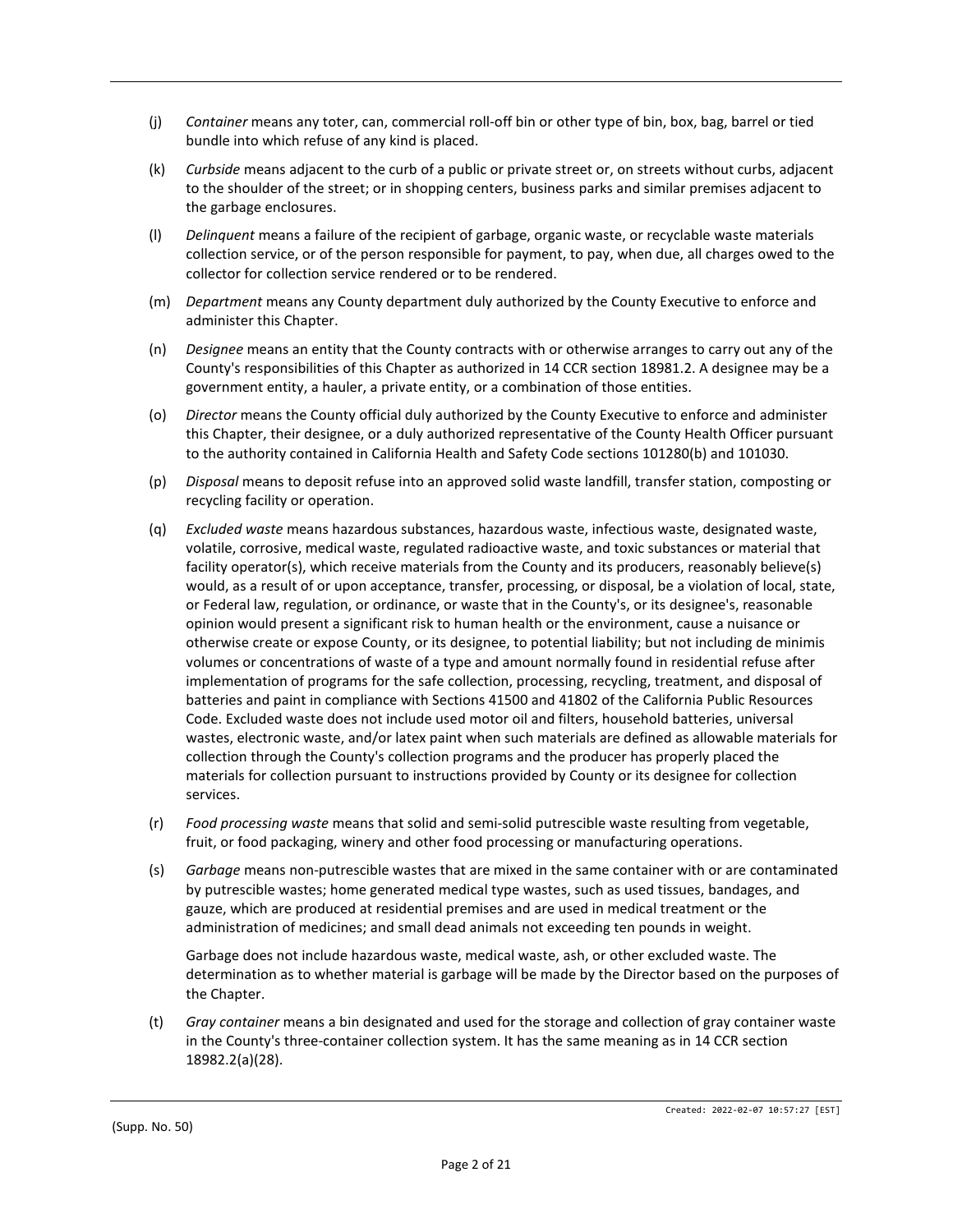- (u) *Gray container waste* means refuse collected in a gray container as part of the County's threecontainer collection system. Refuse that is not excluded waste and cannot be disposed of as source separated green container organic waste or source separated recyclable refuse shall be gray container waste.
- (v) *Green container* means a bin designated and used for the storage and collection of source separated green container waste in the County's three-container collection system. It has the same meaning as in 14 CCR section 18982.2(a)(29).
- (w) *Hazardous waste* means any and all toxic, corrosive, reactive, flammable, explosive wastes that meet the definition of hazardous wastes as defined in the Hazardous Waste Control Law (California Health and Safety Code § 25117).
- (x) *Limited collector* means the person, firm, agency, or public body or employee or agent thereof who is or intends to be engaged in the collection and/or transportation of non-putrescible refuse including, but not restricted to paper, cardboard, crockery, rubber tires and other inert materials; food processing waste for use as animal feed, soil amendment or composting; or yardwaste.
- (y) *Local enforcement agency* means the local agency designated pursuant to Division 30, Part 4, Chapter 2 of the Public Resources Code (Public Resources Code § 43200 et seq.) for the purpose of carrying out Division 30 of the Public Resources Code (Public Resources Code § 40000).
- (z) *Manure* means accumulated moist herbivore excrement that does not undergo decomposition or drying as would occur on open grazing land or natural habitat. This definition includes feces and urine which may be mixed with bedding material, spilled feed, or soil. Manure does not mean human, dog, cat, or other animal excrement.
- (aa) *Medical waste* means waste, including biohazardous waste, non-RCRA pharmaceutical and sharps waste, as defined by California Health and Safety Code, Division 104, Part 14 (Health and Safety Code § 117600 et seq.) or subsequent revision, and home-generated sharps and pharmaceuticals accumulated at a consolidation point. Medical waste may originate from, but is not limited to, hospitals, public or private medical clinics, research laboratories, pharmaceutical industries, blood banks, pathology laboratories, clinical laboratories, veterinary facilities, dialysis or other specialty clinics, and other medical facilities.

Medical waste does not include any waste which is determined by evidence reasonably satisfactory to the Director to have been rendered non-biohazardous. In any dispute regarding whether a specific type of waste is to be considered medical waste, the decision of the Director is final.

- (bb) *Multiple dwelling unit* means any dwelling, excluding a hotel, motel, or lodging house, used for temporary or permanent residential purposes containing more than one dwelling unit.
- (cc) *Non-compostable paper* means paper that will not break down in the composting process, including, but not limited to, paper that is coated in a plastic material, or as otherwise defined in 14 CCR section 18982(a)(41).
- (dd) *Nonresidential premises* means all premises, except residential premises, whether improved or unimproved, including, but not restricted to, premises used for industrial, commercial, administrative and professional offices or businesses, and public and quasi-public buildings.
- (ee) *Occupant* means the person or persons that hold possession of premises for permanent or temporary use.
- (ff) *Occupancy, occupied* means premises that are occupied when a person or persons take or hold possession of the premises for permanent or temporary use. For the purposes of determining whether a premises is occupied during periods when refuse collection service is made available to such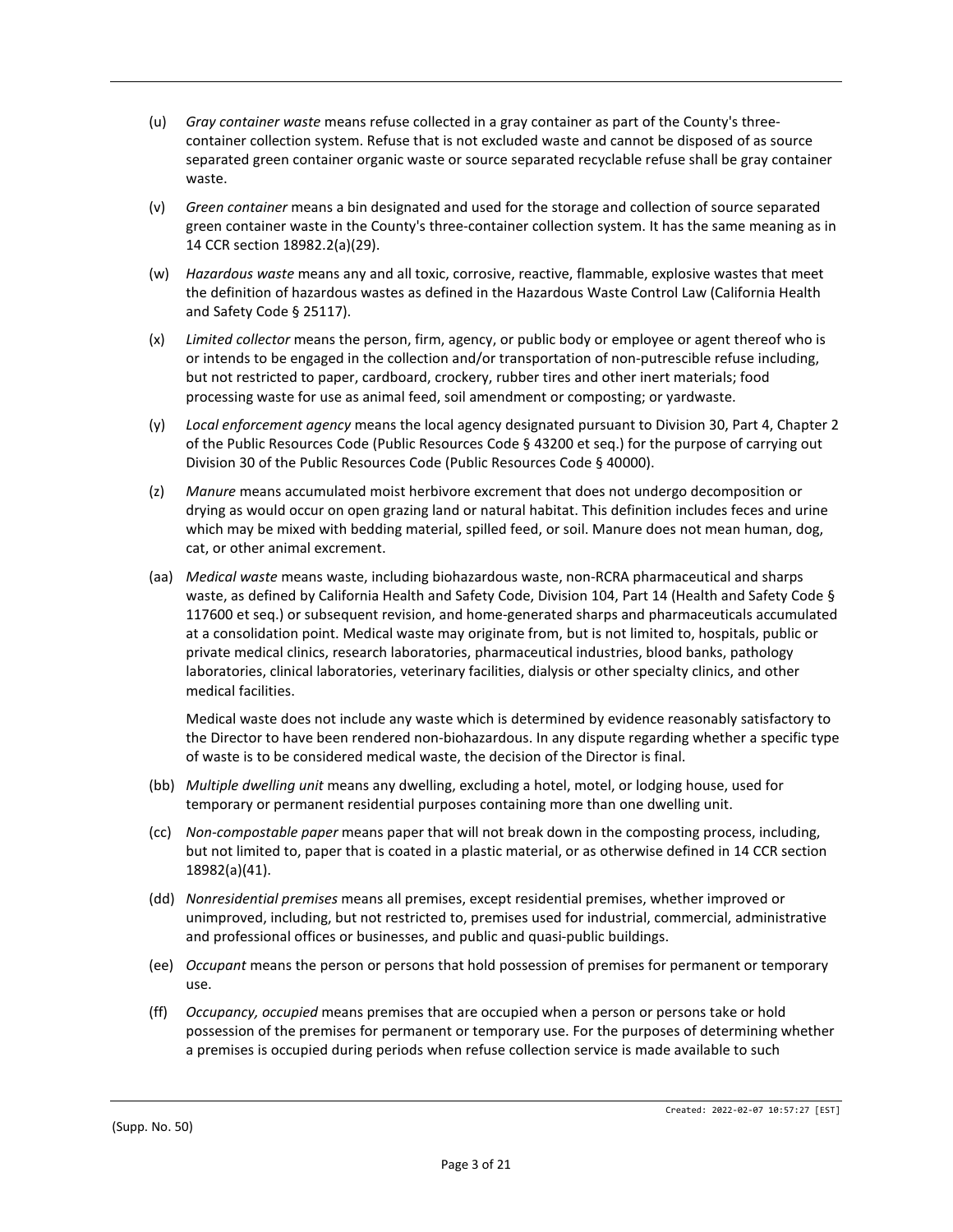premises, occupancy is presumed, unless evidence is presented that gas, electric, telephone, and water utility services were not being provided to the premises during such periods.

- (gg) *Organic waste* means solid wastes containing material originated from living organisms and their metabolic waste products, including, but not limited to, food waste, green material, landscape and pruning waste, organic textiles and carpets, lumber, wood, paper products, printing and writing paper, manure, biosolids, digestate, and sludges or as otherwise defined in 14 CCR section 18982(a)(46). Biosolids and digestate are as defined by 14 CCR section 18982(a).
- (hh) *Owner* means the holder or holders of legal title to the real property constituting the premises to which refuse collection service is provided.
- (ii) *Premises* means any land, building or structure, or portion thereof, where any refuse may be produced, kept, deposited, placed, or accumulated.
- (jj) *Prohibited container contaminants* means the following:
	- (1) Discarded materials placed in the blue container that are not identified as acceptable source separated recyclable refuse pursuant to Section B11-189;
	- (2) Discarded materials placed in the green container that are not identified as acceptable source separated green container organic waste pursuant to Section B11-189;
	- (3) Discarded materials placed in the gray container that are acceptable source separated recyclable refuse and/or source separated green container organic waste; and
	- (4) Excluded waste placed in any container.

The Director or designee shall maintain and make available online a list of acceptable materials for the County's three-container collection system.

- (kk) *Private street* means a street that is not publicly maintained. Private street does not mean a driveway.
- (ll) *Recyclable waste materials* means materials removed or separated from other residential, commercial, or industrial garbage or refuse for purposes of reuse or reprocessing.
- (mm) *Refuse* means all putrescible and non-putrescible solid or liquid waste materials, greater than 50 percent solids by weight substances or objects, including, but not limited to, materials, substances or objects commonly referred to as trash, garbage, rubbish, yardwaste, manure, animal droppings, food processing waste, and recyclable waste materials. Refuse does not include:
	- (1) Recyclable waste materials or yardwaste once these are contained within a collection vehicle;
	- (2) Mulch, compost or compost piles which are produced or kept at a residence, providing they are properly maintained and stored and not creating a potential health hazard or nuisance as determined by the Director;
	- (3) Hazardous waste;
	- (4) Radioactive waste;
	- (5) Medical waste;
	- (6) Nonresidential ash; and
	- (7) Sewage and other highly diluted water carried materials or substances, less than 50 percent solids content by weight.
- (nn) *Refuse collection service* means the collection, transportation, and disposal of refuse by a collector authorized by the Director to collect refuse.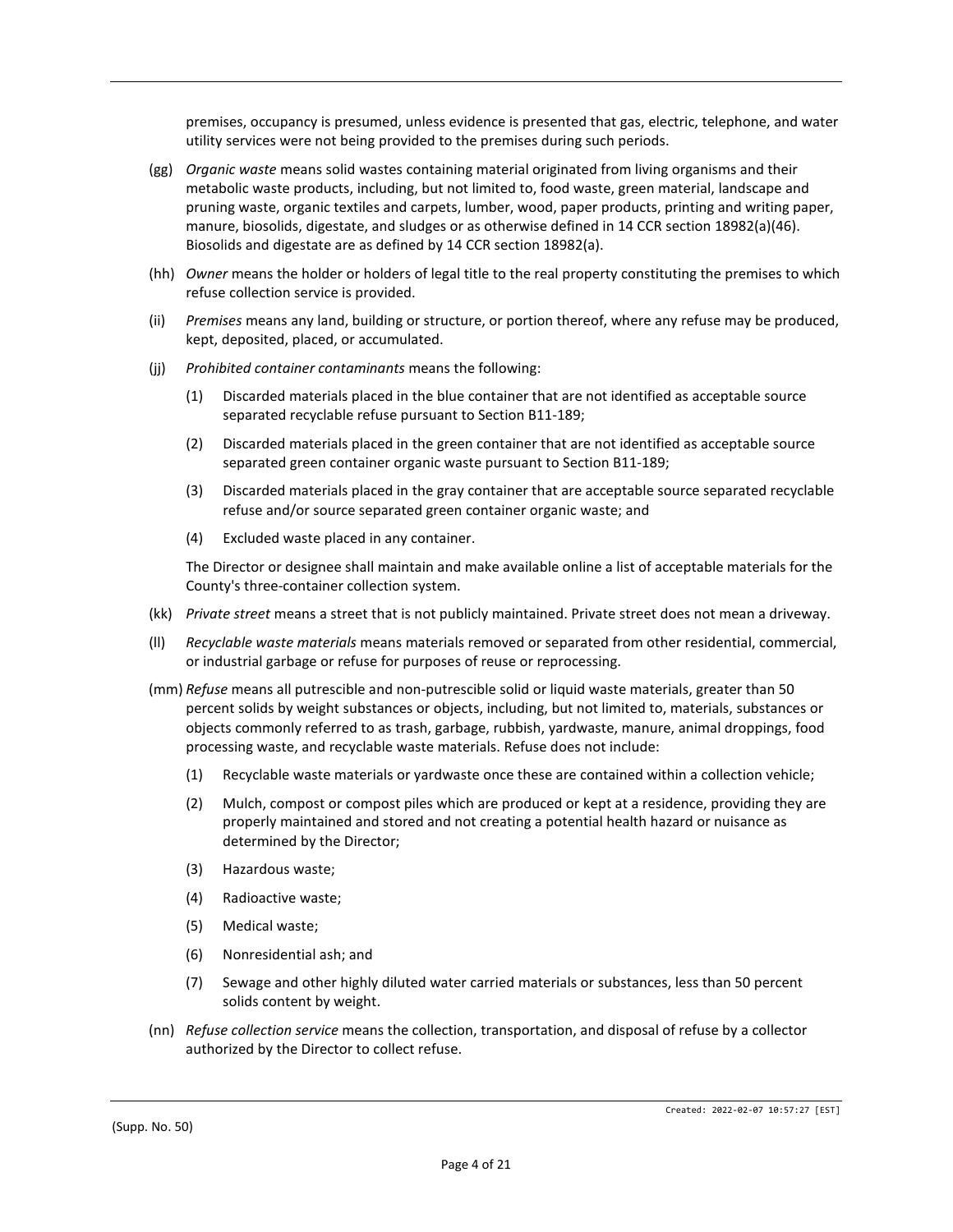- (oo) *Refuse collector* means any person who is authorized by the Director to operate collection or refuse transfer vehicles and to collect, store, receive, carry, transport, and dispose of any refuse.
- (pp) *Refuse container* means a container of sufficient capacity and construction for storing refuse accumulated during intervals between collections or disposal.
- (qq) *Rubbish* means non-putrescible solid wastes including, but not limited to, paper, cardboard, crockery, rubber tires, and other inert materials. Inorganic rubbish contaminated by putrescible waste is considered garbage. Rubbish does not include hazardous wastes, medical waste, or ash.
- (rr) *Sanitary containment of refuse* means the use of a container that precludes the potential for a nuisance or health hazard as determined by the Director.
- (ss) *Self-hauler* means a person who hauls refuse, organic waste, or recyclable waste material they have generated to another person. Self-hauler also includes a person who back-hauls waste, or as otherwise defined in 14 CCR section 18982(a)(66). Back-haul means generating and transporting organic waste to a destination owned and operated by the producer using the producer's own employees and equipment, or as otherwise defined in 14 CCR section 18982(a)(66)(A).
- (tt) *Single-unit dwelling* means one or more rooms and a single kitchen, designed for occupancy by one family or person for residential purposes. Each dwelling unit within a condominium project, duplex, townhouse project or apartment complex, and each additional unit up through four located within a single structure, constitutes a separate single-unit dwelling to which refuse collection service is provided, unless the owner or occupants thereof arrange for refuse collection service to be provided to all dwelling units upon the premises using commercial containers and at commercial rates.
- (uu) *Solid waste facility* means any solid waste disposal, transfer, processing, or composting facility or operation required to obtain a permit pursuant to state statute or this Chapter.
- (vv) *Source separated* means materials, including commingled recyclable waste materials, that have been separated or kept separate from the refuse stream, at the point of generation, for the purpose of additional sorting or processing those materials for recycling or reuse in order to return them to the economic mainstream in the form of raw material for new, reused, or reconstituted products, which meet the quality standards necessary to be used in the marketplace, or as otherwise defined in 14 CCR section 17402.5(b)(4).
- (ww) *Source separated green container organic waste* means source separated organic waste that is contained and stored or offered for collection in a green container. It excludes inorganic recyclable waste materials, carpets, non-compostable paper, textiles, and compostable plastics that do not meet ASTM International and Biodegradable Products Institute (BPI) compostability standards. Consistent with the County's three-container collection system, source separated green container organic waste shall include yardwaste, food processing waste, food scraps, and other compostable materials.
- (xx) *Source separated recyclable refuse* means recyclable refuse that is separated from the non-recyclable refuse stream at the producing premises and is contained and stored or offered for collection in a manner different from non-recyclable refuse. Consistent with the County's three-container collection system, source separated recyclable refuse shall include non-putrescible and non-hazardous recyclable materials, including but not limited to recyclable food and beverage glass containers, metal (aluminum and steel) food and beverage cans, HDPE (high density polyethylene) bottles and PET (polyethylene terephthalate) bottles, paper products, and cardboard.
- (yy) *Transportation service* means the transportation of refuse from one solid waste facility to another, usually by means of a refuse transfer vehicle.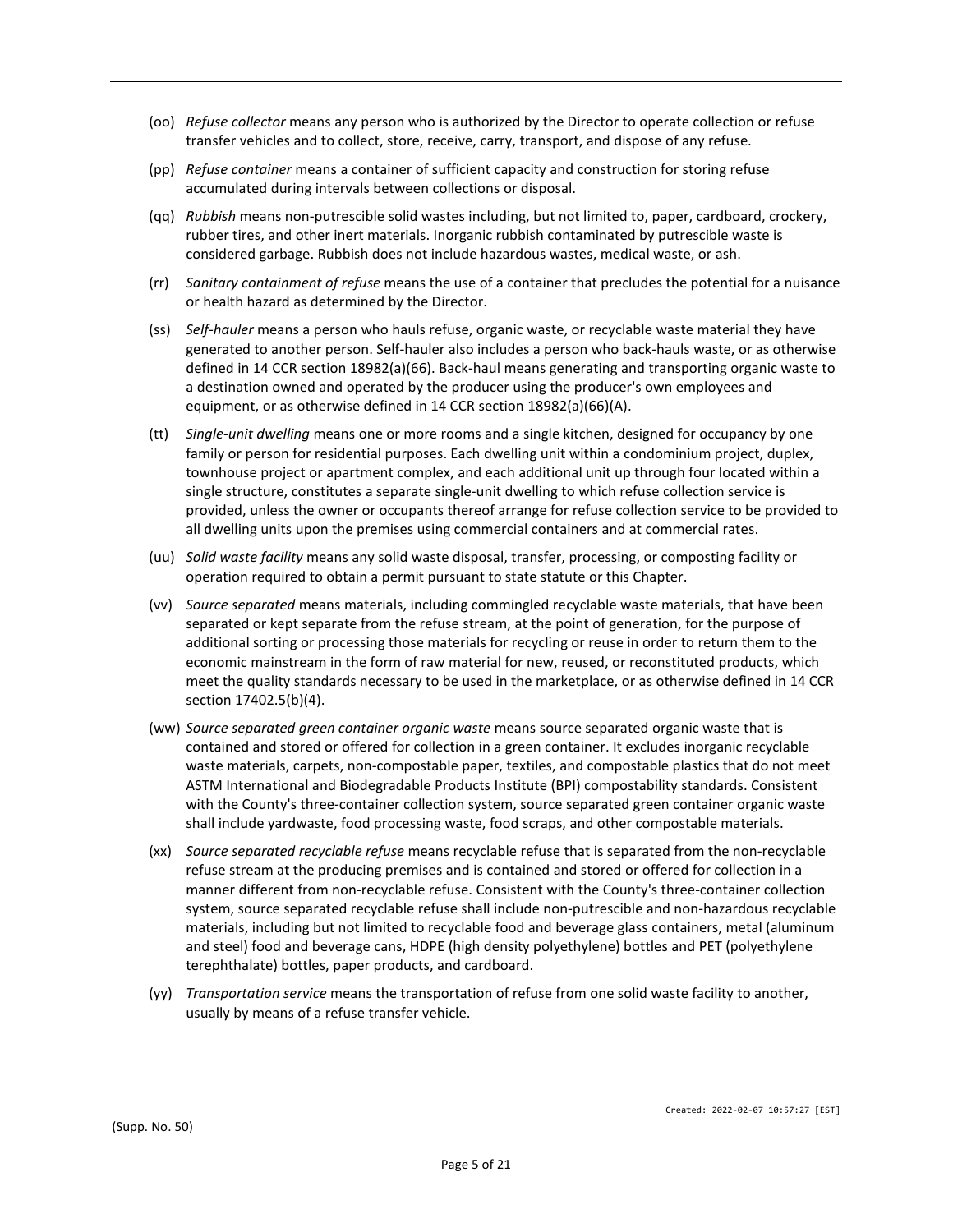- (zz) *Vehicle yard* means the premises under control of a permitted refuse collector or limited collector for the purposes of parking, maintaining, cleaning, or storing vehicles, refuse containers, debris boxes, or other equipment.
- (aaa) *Yardwaste, residential* means recyclable plant materials resulting from the maintenance of any plants growing on a residential property (including an apartment complex) that are to be collected at the premises where produced.
- (bbb) *Yardwaste, commercial* means recyclable plant materials resulting from the maintenance of any plants growing on nonresidential premises and recyclable plant materials resulting from the maintenance of residential premises that are removed from the premises for collection and disposal by a landscaper, gardener, tree trimmer, or property maintenance company.

## **Sec. B11-161. Refuse collection and transportation service permit required.**

Except as specified in Section B11-173, no person may collect or transport any refuse or provide curbside collection services unless possessing a permit from the Director to operate as a refuse collector. A permit is required for each collection or transport vehicle. This section is intended to regulate collectors and transporters that are in the business of collecting and transporting refuse for a fee or other remuneration. This section is not meant to preclude the self-hauling of commercial or residential rubbish, commercial or residential yardwaste, or source separated, properly contained recyclable waste materials, and no permit is required for the self-hauling of these materials.

( Ord. No. NS-517.94, § 1, 12-7-21)

#### **Sec. B11-162. Franchise granting authority.**

The Board of Supervisors may award an exclusive or non-exclusive franchise or contract to any person or persons the Board believes is qualified to perform refuse collection service, rubbish collection service, or collection of organic waste or recyclable waste materials. Such franchise agreements or contracts must require the collector to render service in accordance with the provisions of this Chapter and in conformity with such regulations as may be adopted by the Director. The issuance of an exclusive franchise or contract does not relieve the collector of the requirement of obtaining and maintaining a permit to operate as a collector. Terms of such franchise agreement must not conflict with any of the provisions of this Chapter. Requirements of this Chapter control.

( Ord. No. NS-517.94, § 1, 12-7-21)

## **Sec. B11-163. Self-hauling of garbage and organic waste.**

Self-hauling of garbage and organic waste in the County is prohibited except as specified in Section B11-173. Garbage and organic waste created, produced, processed, or accumulated at the following facilities are not subject to the prohibition on self-hauling:

- (a) Equipment yards of refuse collectors or limited collectors permitted pursuant to this Chapter;
- (b) Solid waste operations and facilities as defined in California Code of Regulations (CCR) Title 14 or Title 27;
- (c) Recycling operations or facilities as defined in Division 30, California Public Resources Code (Public Resources Code § 40000 et seq.) or CCR Title 14.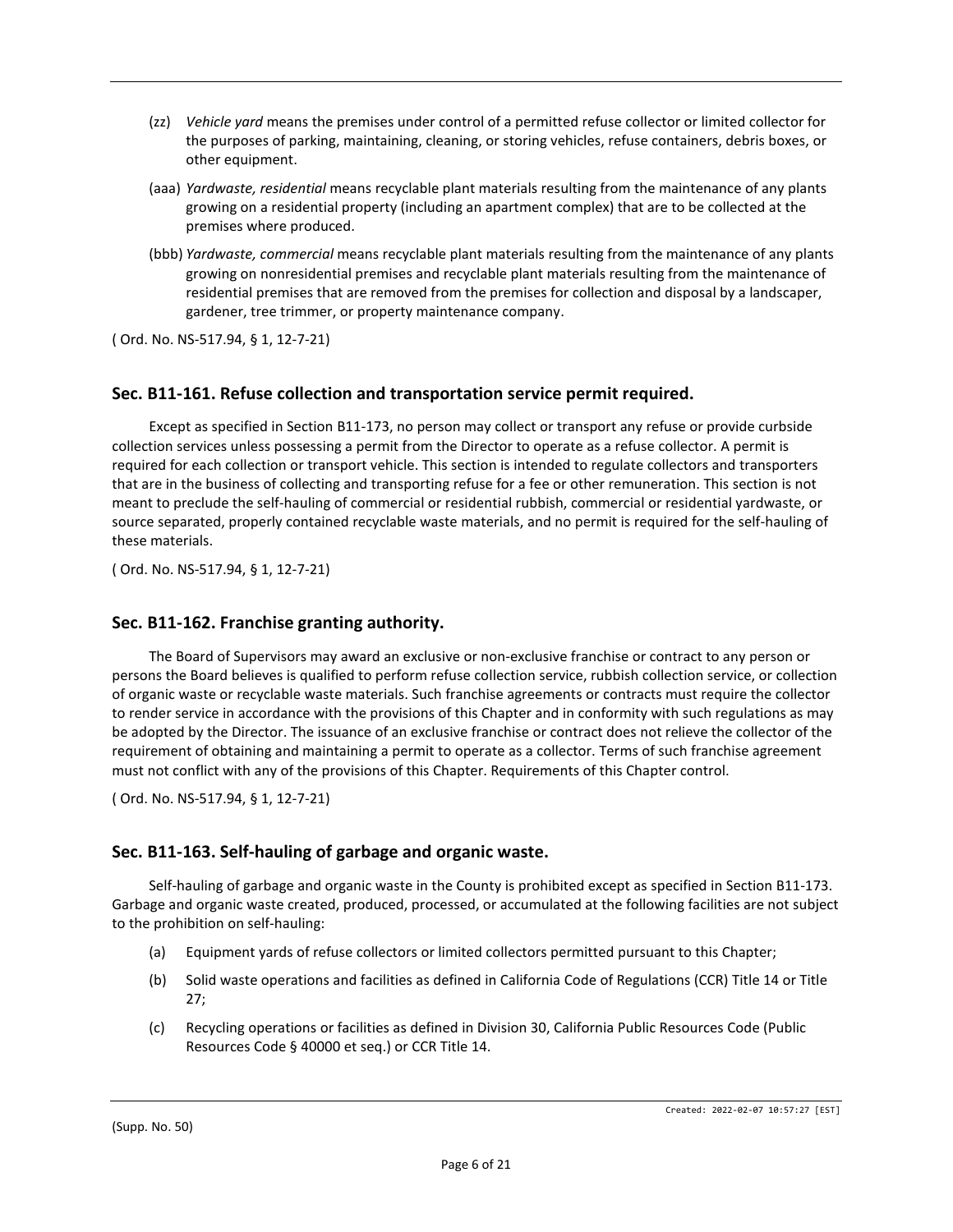## **Sec. B11-164. Permit required for limited collector.**

Except as specified in Section B11-173, no person may collect or transport any rubbish, food processing waste, yardwaste, or paper and cardboard refuse generated in the County unless possessing a limited collector permit. A permit is required for each collection vehicle. This section is intended to regulate collectors and transporters that are in the business of collecting and transporting rubbish, food processing waste, yardwaste, or source separated paper and cardboard refuse for a fee or other remuneration. This section is not meant to preclude the self-hauling of commercial or residential rubbish, commercial or residential yardwaste, or source separated, properly contained recyclable waste materials, and no permit is required for the self-hauling of these materials.

( Ord. No. NS-517.94, § 1, 12-7-21)

## **Sec. B11-165. Application for collection permit, transportation permit, or limited collector vehicle permit.**

The application for a permit to operate vehicles to collect and/or transport refuse in the County must be made in writing to the Director on forms provided by the Department.

( Ord. No. NS-517.94, § 1, 12-7-21)

## **Sec. B11-166. Issuance of collection permits; terms; transferability.**

If the Director determines that the collection vehicles or vehicle fleet yards to be used by the applicant will be operated in a manner acceptable to the Department, and if the Director determines that the applicant can comply with the provisions of this Chapter and the rules and regulations of the Department, the Director may issue a revocable permit to conduct refuse collection or transportation services. The permit is issued annually for the calendar year and is not transferable to another person. If, during the permit year, a vehicle must be replaced and is taken entirely out of service and a new vehicle is to be used as a replacement vehicle, then the Director may transfer the permit to the new vehicle for a fee as established by resolution of the Board of Supervisors.

( Ord. No. NS-517.94, § 1, 12-7-21)

## **Sec. B11-167. Collection times and noise limits for collector.**

Collectors must conform to the requirements of Chapter VIII of this Division.

( Ord. No. NS-517.94, § 1, 12-7-21)

## **Sec. B11-168. Requirements for operating as a collector.**

- (a) All collectors must operate in a manner to protect the public and environmental health as determined by the Director. Collectors are responsible for picking up any spillage that may occur during collection and transport.
- (b) Collectors and limited collectors that receive organic waste including, but not limited to, yardwaste, paper and cardboard refuse, and food waste, from residential, commercial, or industrial producers in the unincorporated areas of the county shall meet the following requirements and standards as a condition of their permit: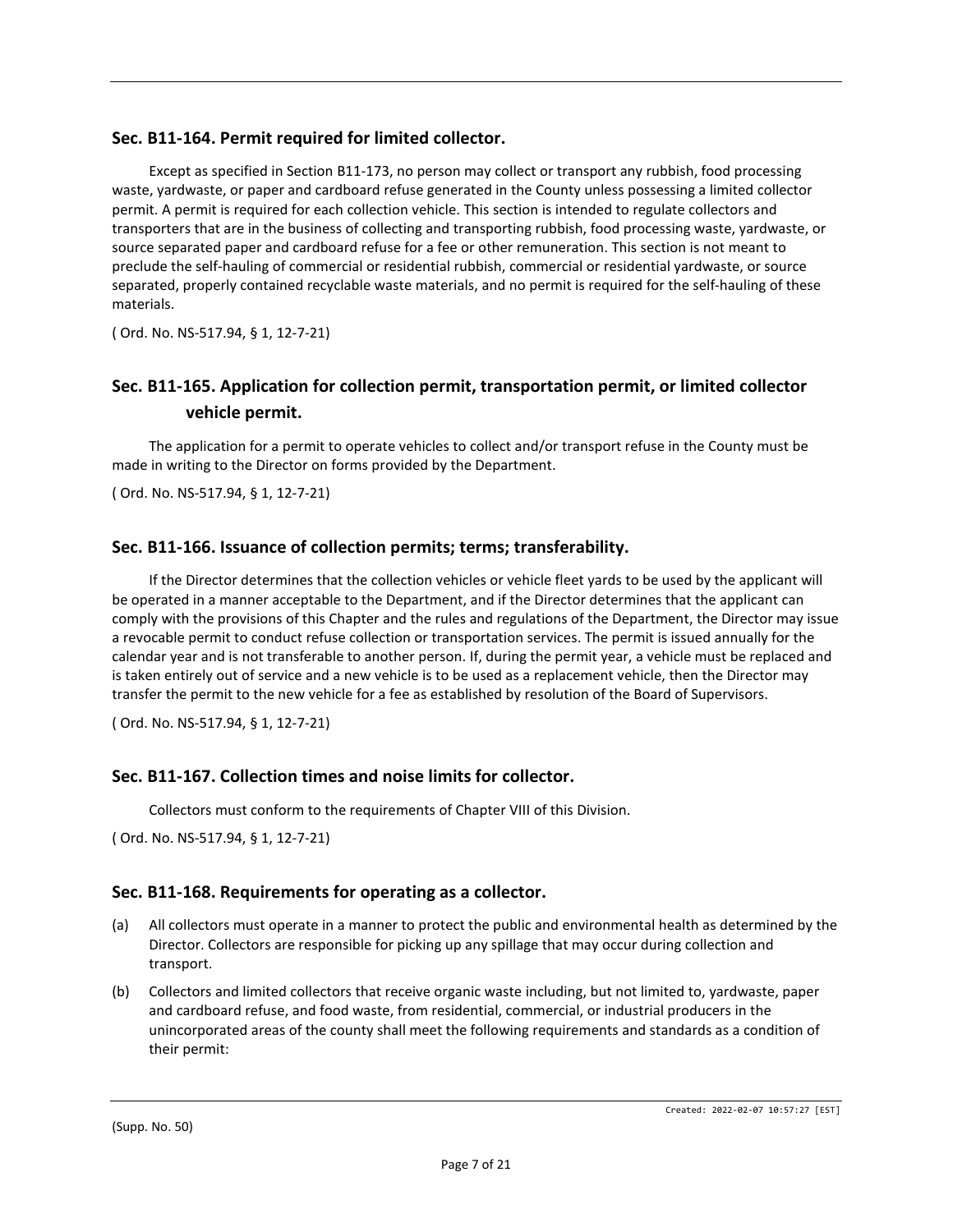- (1) Through written notice to the Director annually on or before June 1, identify the facilities to which they will transport organic waste, including facilities for source separated recyclable refuse and source separated green container organic waste.
- (2) Transport all source separated recyclable refuse and source separated green container organic waste to a facility, operation, activity, or property that recovers organic waste as defined in 14 CCR, Division 7, Chapter 12, Article 2.
- (c) Collectors and limited collectors transporting source separated organic waste to a community composting site or lawfully transporting construction and demolition debris in a manner that complies with 14 CCR section 18989.1, this Division, and Section C3-30 are exempt from the requirements in subsection (b).

## **Sec. B11-169. Bond requirements.**

The Director may require, in connection with the issuance of any refuse collection permit, or of any limited collection permit, that the refuse collector or the limited collector file a surety bond in an amount to be determined by the Director to guarantee the faithful compliance with this Chapter and with all rules and regulations of the Director.

( Ord. No. NS-517.94, § 1, 12-7-21)

## **Sec. B11-170. Renewal of collection or transportation permits.**

Renewal of permits for the succeeding calendar year must be applied for not later than the 15th day of December preceding, and acted upon in the same manner as described in Section B11-21. Unless a collector has lost the right to collect because a contract or franchise with the Board of Supervisors has terminated, permits will be renewed provided that the permit holder has during the preceding year operated, and it is evident to the Director that the operator will continue to operate, in conformance with the provisions of this Chapter, state laws, the requirements of any contract or franchise agreement with the County, and the rules and regulations of the Department.

( Ord. No. NS-517.94, § 1, 12-7-21)

## **Sec. B11-171. Territorial limitation on refuse collectors; boundary changes; reporting.**

- (a) The Director, subject to approval by resolution of the Board of Supervisors, establishes and defines the territory wherein any refuse collector may collect refuse. No refuse collector may at any time collect refuse outside the territorial limits specified in the permit. If the permitted refuse collector does not provide service to all areas of a collection territory, the Director, with the approval of the Board of Supervisors, may issue refuse collection permits for the excluded territory.
- (b) The boundaries of these territories established by the Director and approved by the Board of Supervisors may be re-established and redefined as may be necessary to promote the public health and the proper and orderly administration of this Chapter. Subsequent changes of these territory boundaries do not affect the validity of any existing permit. Upon request of the Director, each permitted refuse collector must submit to the Director a list or data disc of the accounts within the boundary of their permitted territory and the list must be in a format approved by the Director and updated quarterly or as requested by the Director. Collectors that enter into collection agreements to collect refuse at County owned or operated premises may collect only at these premises unless they hold a permit to collect refuse for a collection territory.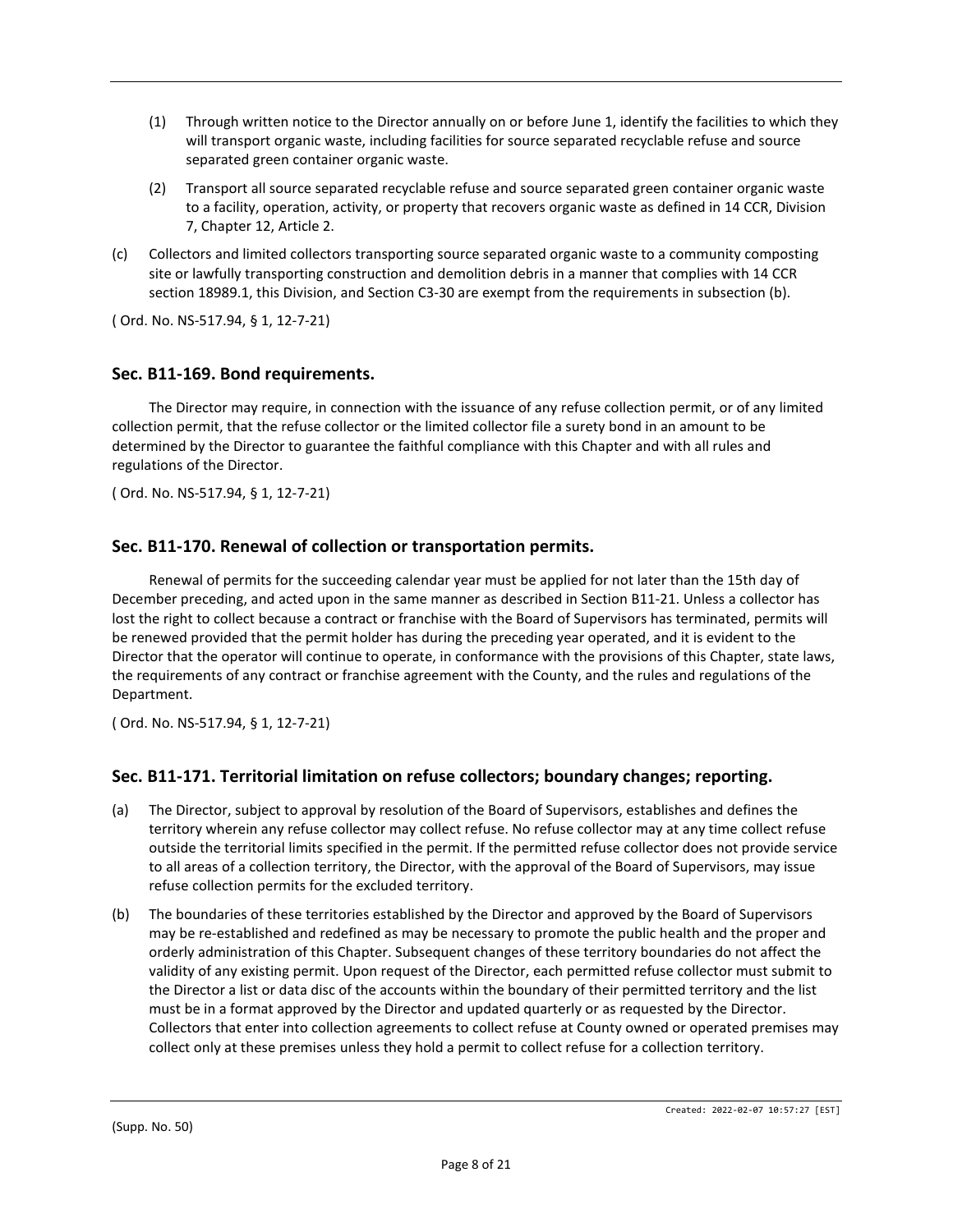#### **Sec. B11-172. Establishment of collection rates.**

The Board of Supervisors reserves the authority and right to establish, by resolution or contract, a schedule of maximum rates to be charged any person for the collecting and hauling of garbage, rubbish, and other refuse within the County, and such schedule, when adopted, becomes a part of this Chapter. A copy of the schedule will be kept on file in the office of the Clerk of the Board of Supervisors and in the Department.

( Ord. No. NS-517.94, § 1, 12-7-21)

#### **Sec. B11-173. Exemptions from collection permits and self-hauling restriction.**

- (a) A collector of dead animals, bones, and meat scraps for tallow plants exclusively is exempt from the refuse or limited collector permit requirement, but must comply with all sanitary requirements for the collection, transportation, and disposal of refuse.
- (b) In areas covered by low-population waivers issued by the state pursuant to 14 CCR section 18984.12(a), the owner of a farming business collecting refuse entirely from the farmed premises and self-hauling such refuse to a properly permitted solid waste disposal, composting, transfer or recycling facility may be exempted from the refuse collector permit requirement and self-hauling restriction, but must comply with all sanitary requirements for collection and transportation of such refuse. The owner of the farming business must provide proof of proper disposal as requested by the Director. The Department will maintain and make available online a map of qualifying low-population areas.
- (c) A person that self-hauls wastes generated while conducting the primary business, which is a business other than collecting or hauling refuse, may be exempted from the refuse collector permit requirement and selfhauling restriction. This exemption is intended to allow the hauling of wastes from businesses including, but not limited to, landscapers, building and roofing contractors, construction, demolition, janitorial or other site cleaning services.
- (d) No collection permit is required for hauling or self-hauling properly contained and source separated recyclable waste materials that do not include paper, cardboard, or other organic waste.
- (e) Residential producers may self-haul their own residential yardwaste and source separated paper and cardboard refuse without a collection permit. Commercial producers, including landscapers, may self-haul yardwaste and source separated paper and cardboard refuse generated while conducting their primary business, which is a business other than collecting or hauling refuse, without a collection permit.
- (f) A person that collects source-separated cardboard and paper refuse may be exempted from the refuse collector permit requirement provided that:
	- (1) The producer is reasonably compensated for the materials collected and/or does not pay a fee for provision of such service;
	- (2) The materials are reused or recycled; and
	- (3) Upon request of the Director, the collector provides documentation that they meet the foregoing requirements.
- (g) Producers in remote areas authorized to self-haul pursuant to Section B11-185(a) are exempt from the refuse collector permit requirement but must comply with all sanitary requirements for the collection, transportation, and disposal of refuse.
- (h) All producers self-hauling organic waste pursuant to this section must comply with Section B11-201.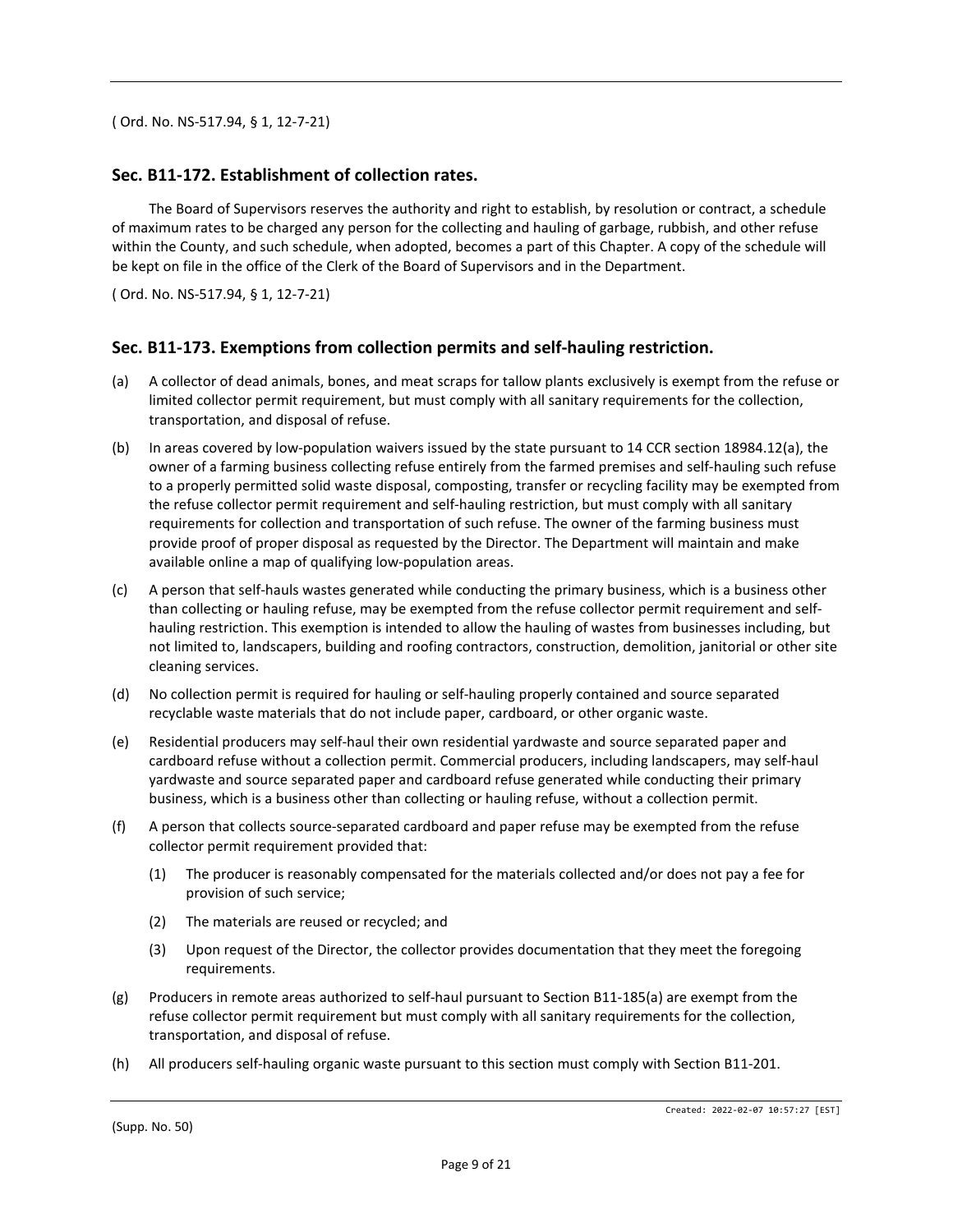## **Sec. B11-174. Collection permittee must furnish service; collection station.**

- (a) A refuse collector under permit, other than a limited collector, must provide refuse collection service where possible, as determined by the Director, to all refuse producers within the area served as specified in the permit. Refuse collectors under permit other than limited collectors must make rubbish collection service available in areas served as specified in the permit.
- (b) Refuse producers residing on private streets, within areas served, must be provided reasonable curbside refuse collection service by the permitted collector unless the permitted collector is denied access by the owner(s) of the street or the street is not constructed to accommodate a collection vehicle. Where access is denied, or in areas where streets, both public or private, are not constructed to accommodate a collection vehicle, service may be provided at a collection station approved by the Director if, in the judgment of the Director, use of a collection station is practical without creating a nuisance or hazard.

( Ord. No. NS-517.94, § 1, 12-7-21)

## **Sec. B11-175. Responsibility of permitted collector for refuse collected.**

All refuse upon being removed from the premises where produced, or from an approved collection station, is the responsibility and under the control of the permitted collector until it has been delivered to the disposal, transfer, recycling, or composting facility or site.

( Ord. No. NS-517.94, § 1, 12-7-21)

#### **Sec. B11-176. Commencement of refuse collection service.**

Except as specified in Section B11-185, it is the responsibility of the producer to commence refuse collection service so that the first collection occurs within seven days after occupancy of premises. In the event service is not initiated within such period of time, the Director may give written notice to the producer that refuse collection service, as required by this Chapter, is mandatory.

( Ord. No. NS-517.94, § 1, 12-7-21)

#### **Sec. B11-177. Vehicle inspection and registration.**

All vehicles used for the collection of refuse in the incorporated or unincorporated area of the County, except within the incorporated area of San José, must be inspected by and registered with the Department. This requirement includes vehicles designated as temporary replacements and vehicles that are operated both in the City of San José and other areas of the County. Where a transportation vehicle involves the combination of a tractor and trailer, only the waste carrying trailer vehicle must be registered. Such inspection and registration must occur on an annual basis. The fee for the inspection and registration will be in an amount as established by the Board of Supervisors.

( Ord. No. NS-517.94, § 1, 12-7-21)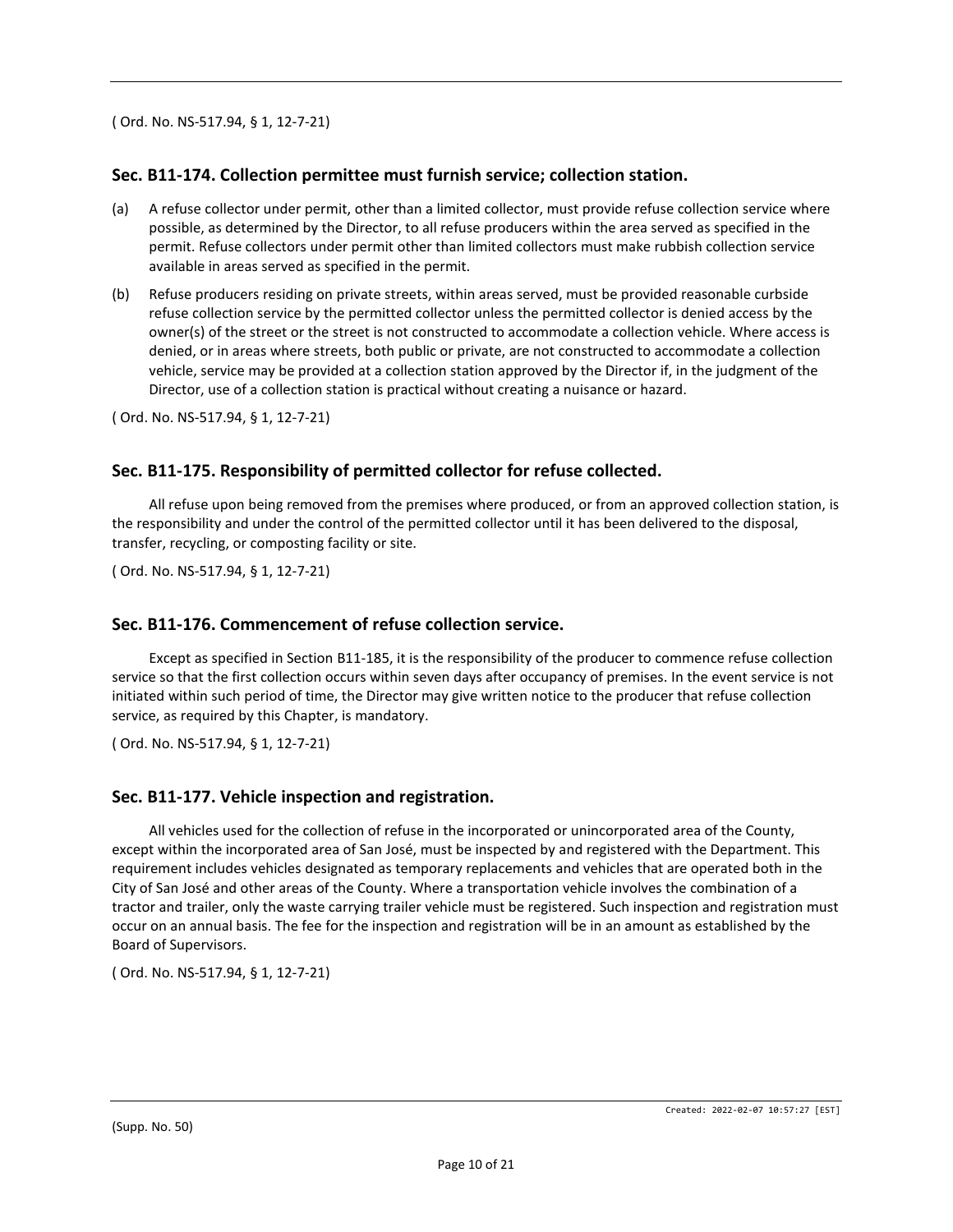## **Sec. B11-178. Collector operating and equipment requirements.**

- (a) Operating collectors must provide collection equipment designed to minimize spillage and litter, conduct collection activities in a manner to preclude spillage and litter, must pick up spillage or litter generated during collection or transportation, and must operate vehicles in a safe manner and in conformance with applicable laws and regulations. All collection and transfer vehicles must be kept in good working order to the satisfaction of the Director.
- (b) All vehicle yards for collector vehicle fleets and associated equipment for all fleets must have all necessary permits from agencies overseeing the site location and for the storage and generation of solid waste materials, as well as hazardous and medical waste. Yards must be kept in a sanitary condition and free of excessive dust and nuisance odors.

( Ord. No. NS-517.94, § 1, 12-7-21)

## **Sec. B11-179. Operating records and reports.**

All operators of refuse collection, transportation, transfer, or disposal services must maintain operating records as the Director may require for determining compliance with this Chapter, and must, if requested by the Director, submit periodic reports that include operating records. The reports may include but need not be limited to:

- (a) Volume and tonnage received;
- (b) Types of materials collected;
- (c) Name and address of the premises where refuse is collected;
- (d) The name and address of all refuse or limited collectors using a transfer or disposal facility;
- (e) The volume and tonnage of refuse collected; and,
- (f) If applicable, the facilities to which the operator transports organic waste.

( Ord. No. NS-517.94, § 1, 12-7-21)

## **Sec. B11-180. Frequency of garbage and putrescible organic waste collections.**

All garbage and putrescible organic waste created, produced, deposited, placed, or accumulated in or about any dwelling or other premises of four units or less, where refuse producers reside must be properly disposed and removed from the premises at least once each week. All garbage and putrescible organic waste created, produced, or accumulated at any apartment complex or nonresidential premises must be properly contained and removed from the premises at least once each week, or more often if necessary to ensure adequate refuse collection service, as defined in Section B11-160(b). In areas served by refuse collectors under permit, removal of garbage and putrescible organic waste may be conducted only by the permitted refuse collector, except as specified in this Chapter.

( Ord. No. NS-517.94, § 1, 12-7-21)

## **Sec. B11-181. Disposal and storage of refuse.**

All refuse collected or generated from the unincorporated area must be delivered to, or disposed at, a properly permitted disposal facility, transfer station, or other facility authorized by the Director. No person may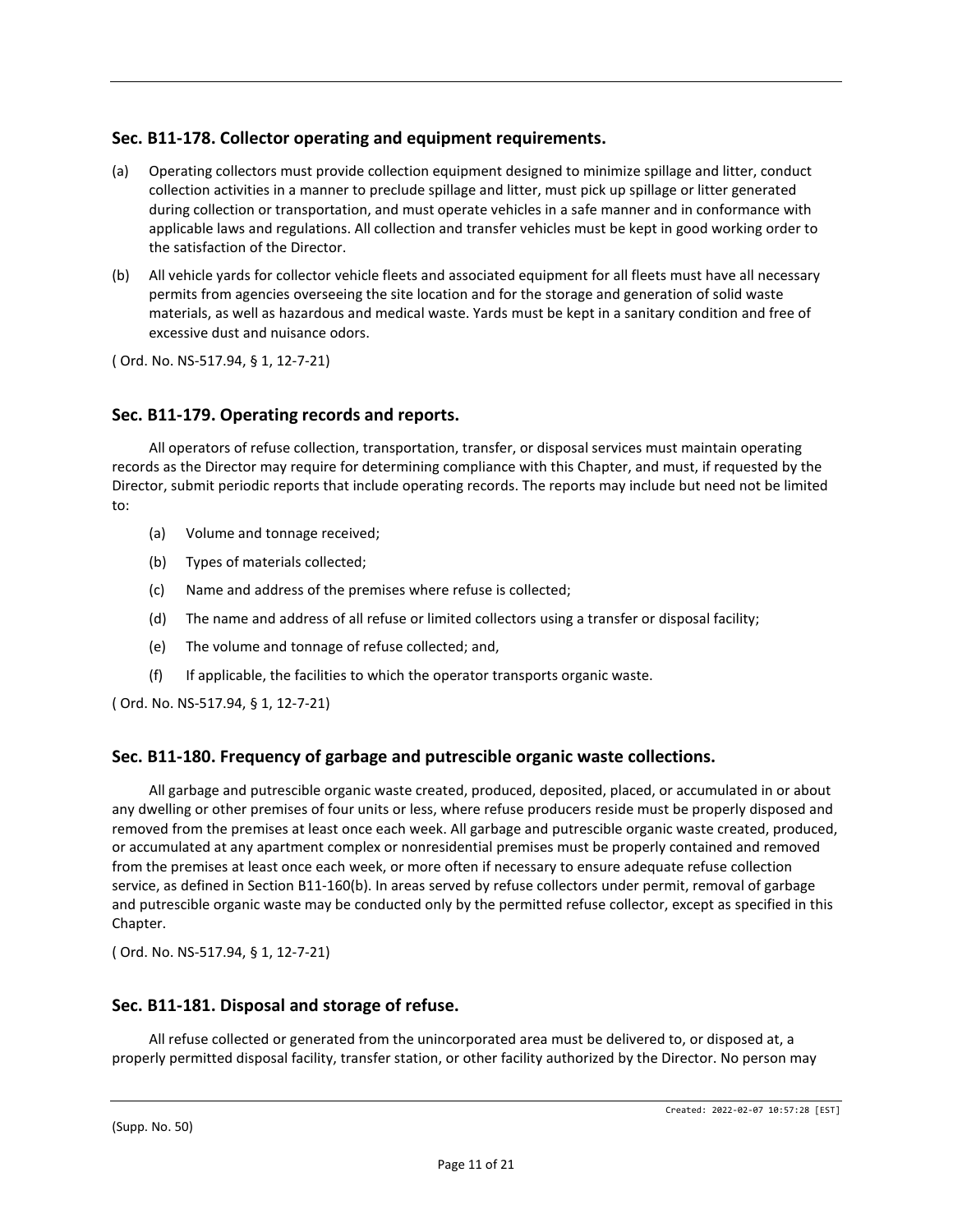produce or store refuse of any kind in a manner that would represent a threat to the public or environmental health as determined by the Director.

( Ord. No. NS-517.94, § 1, 12-7-21)

#### **Sec. B11-182. Interfering with refuse collection service.**

No person may, in any manner, interfere with the performance of refuse, rubbish, recyclable waste material or yardwaste collection services being rendered by an agent or employee of the County or the authorized collector acting within the course and scope of his or her employment.

( Ord. No. NS-517.94, § 1, 12-7-21)

#### **Sec. B11-183. Unauthorized use of refuse, rubbish, or yardwaste collection service.**

No person may deposit, place, or accumulate, or allow the deposit, placement, or accumulation for pick up by the authorized collector, of any commercial yardwaste, or any refuse, rubbish, or residential yardwaste produced from another premises unless such deposit, placement, or accumulation is in accordance with the services subscribed for at the premises where the collection will take place or unless permission is granted by the Director.

( Ord. No. NS-517.94, § 1, 12-7-21)

#### **Sec. B11-184. Mandatory refuse collection service; producer responsibility.**

Except as specified in Section B11-185, the refuse producer of each residential or nonresidential premises must subscribe to and pay for the three-container collection service made available by the permitted collector, including adequate refuse collection service. Producers must subscribe to and pay for at least the minimum collection frequency and level of service made available by the permitted refuse collector.

Residential refuse producers shall be automatically enrolled in the County's three-container collection service, and the charges for refuse collection service rendered or made available must be paid, for all periods of time during which the premises are occupied, regardless of whether or not the refuse producer has any refuse to be collected on any particular collection date during such occupancy.

In the case of rental properties, nothing in this section is intended to prevent an arrangement under which payments for refuse collection service are made by the owner or any agent or other person on behalf of the refuse producer. Producers may collect and haul their own source separated recyclable refuse to a recycling or buy-back center.

( Ord. No. NS-517.94, § 1, 12-7-21)

## **Sec. B11-185. Refuse producer exemptions from mandatory refuse collection.**

- (a) In remote areas where curbside or collection station service cannot be provided by the permitted collector, the producer may self-haul their own refuse to an approved solid waste facility with a frequency and mode of transport to preclude any nuisance conditions.
- (b) Where permitted refuse collection service is provided to the curbside or collection station, an exemption from mandatory refuse collection may be granted when any of the following conditions apply and have been verified to the satisfaction of the Director: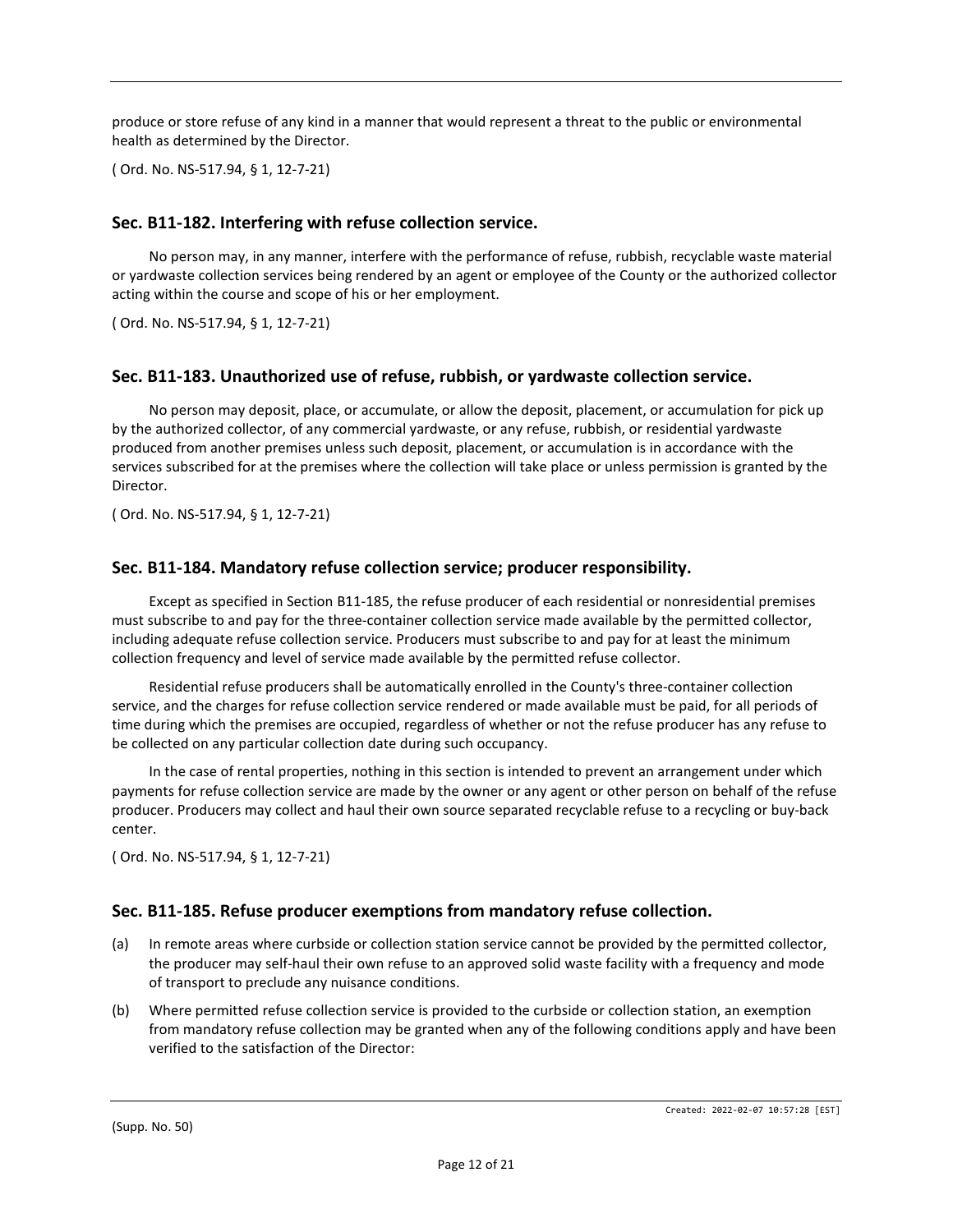- (1) No refuse producer resides on the property; or
- (2) Refuse is not produced or consolidated at the premises; or
- (3) Any other situation where, at the sole discretion of the Director, the requirements of this Chapter and state law are satisfied.
- (c) Farms in qualifying low-population areas that elect to self-haul pursuant to Section B11-173(b) are exempt from mandatory refuse collection.
- (d) De Minimis Waiver (Commercial)—Green Container Organic Waste. The owner or operator of any commercial business may apply to the Director for a waiver from the mandatory service requirement for weekly source separated green container organic waste collection. Commercial businesses requesting such a waiver shall:
	- (1) Provide documentation that either:
		- (A) The commercial business's total refuse collection service is two cubic yards or more per week and organic waste subject to collection in a blue container or green container comprises less than 20 gallons per week per applicable container of the business's total waste; or
		- (B) The commercial business's total refuse collection service is less than two cubic yards per week and organic waste subject to collection in a blue container or green container comprises less than ten gallons per week per applicable container of the business's total waste.
	- (2) If the waiver is approved, immediately notify the Director if circumstances change such that the commercial business's organic waste exceeds the threshold required for waiver, in which case the waiver will be rescinded.
	- (3) Provide written verification of continued eligibility every three years from the date of the Director's approval of the waiver.
- (e) Self-Haul Waiver (Commercial)—Recyclable Refuse. The owner or operator of any commercial business that self-hauls its source separated recyclable refuse may apply to the Director for a waiver from the mandatory service requirement for recyclable refuse (blue container) collection. Commercial businesses requesting such a waiver shall:
	- (1) Provide documentation that the business source separates and self-hauls all recyclable waste materials produced, kept, deposited, placed, or accumulated on its premises that would otherwise be collected through the County's three-container collection service.
	- (2) Provide documentation that the business self-hauls to a facility or operation authorized to accept source separated recyclable refuse pursuant to 14 CCR section 17402.5.
	- (3) If the waiver is approved, immediately notify the Director if circumstances change such that they no longer meet the foregoing requirements, in which case the waiver will be rescinded.
	- (4) Provide written verification of continued eligibility every three years from the date of the Director's approval of the waiver.
- (f) Collection Frequency Waiver. The Director, at the Director's sole discretion and in accordance with this Chapter and 14 CCR section 18984.11(a)(3), may allow the owner or tenant of any residence, premises, or commercial business that subscribes to the County's three-container collection service to arrange for the collection of their blue container, gray container, or both once every 14 days, rather than once per week.
- (g) Any application for an exemption pursuant to subsections (b), (d), (e), and (f) must be submitted by the refuse producer on forms supplied by the Director. The Director's decision on the exemption is final.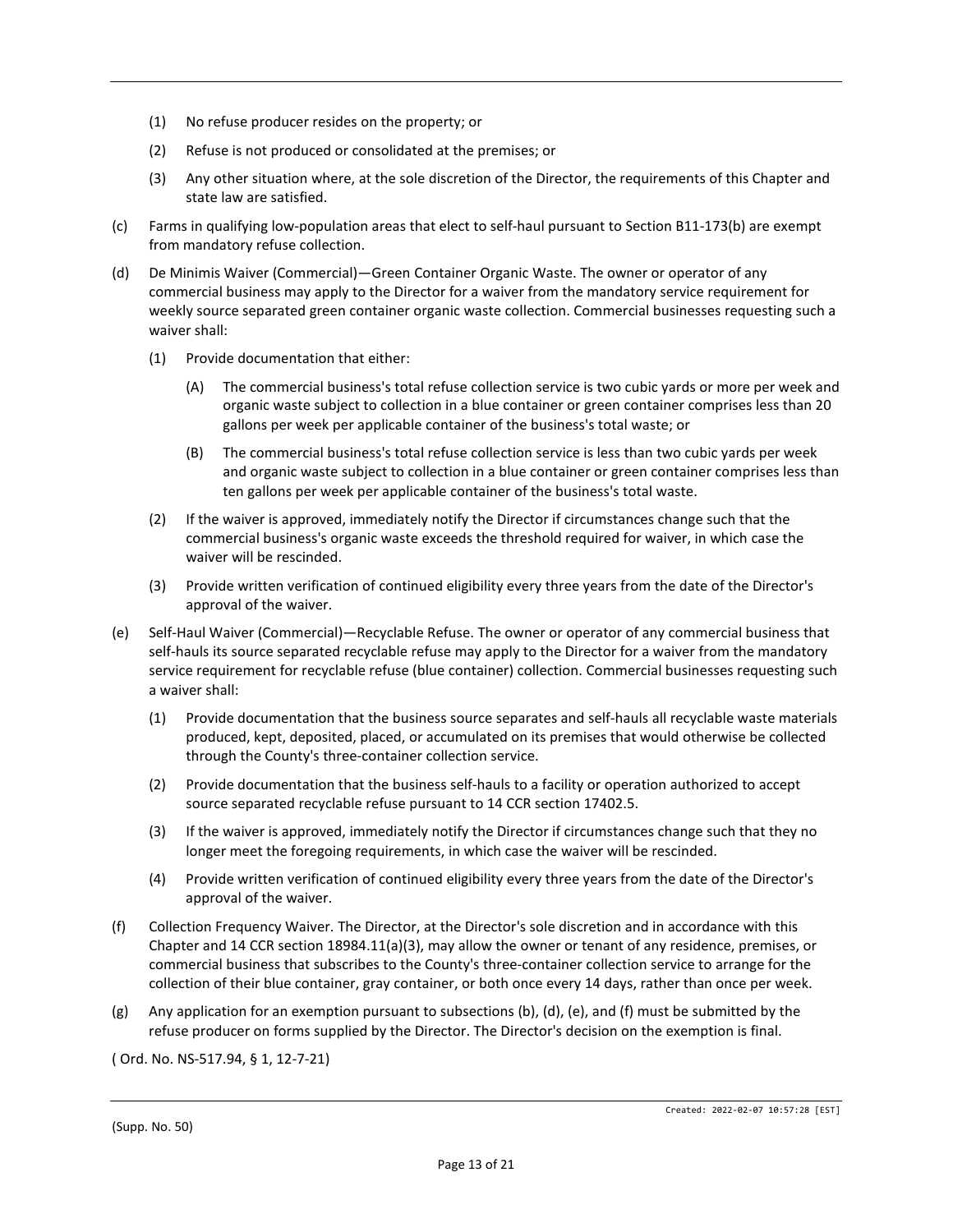## **Sec. B11-186. Mandatory refuse collection service; collector responsibility.**

Permitted collectors are required to collect from all refuse producers in the collector's designated territory. The collector must provide collection service to all refuse producers that can be served, except as otherwise exempted pursuant to Section B11-185.

( Ord. No. NS-517.94, § 1, 12-7-21)

## **Sec. B11-187. Regulations prohibiting burning of refuse.**

Burning of refuse is prohibited without the written approval of any and all public agencies having jurisdiction to regulate the control of air pollution in the County. These agencies include, but are not limited to, the Bay Area Air Quality Management District, the appropriate fire district, and the Department.

( Ord. No. NS-517.94, § 1, 12-7-21)

## **Sec. B11-188. Unauthorized refuse disposal prohibited.**

It is unlawful for any person to throw away, deposit, or bury, or cause to be thrown away, deposited, or buried, any refuse, except at an approved disposal or collection area unless authorized by the Director. A refuse producer may not use any refuse container owned by or issued to the occupant of any other premises, unless having written permission from the occupant of the premises. This section may be enforced by any peace officer.

( Ord. No. NS-517.94, § 1, 12-7-21)

#### **Sec. B11-189. Refuse container requirements.**

- (a) Prior to placement at the curbside for pickup by the collector, all refuse, including garbage, rubbish, organic waste, and recyclable waste materials produced on any premises must be placed and stored in an adequate container as determined by the Director. Adequate container(s) must be adequately sized for receiving and holding all refuse and must be constructed so as to be durable, leak-proof, cleanable, and have close-fitting lids. The requirement for refuse producers to contain certain recyclable materials such as yardwaste, inert rubbish, and certain recyclable waste materials in a refuse container prior to curbside collection may be waived by the Director.
- (b) Pursuant to the County's three-container system, producers shall place designated materials in designated containers. Producers shall place source separated green container organic waste, including food waste, in the green container; source separated recyclable refuse in the blue container; and gray container waste in the gray container. Producers shall not place materials designated for the gray container into the green container or blue container. The Department or designee shall maintain and make available online a list of acceptable materials for the County's three-container collection system.
- (c) Producers shall not place prohibited container contaminants in collection containers. Producers shall source separate discarded materials in accordance with the list of accepted materials for the County's threecontainer collection system.
- (d) Refuse containers for residential dwellings must not exceed 32 gallons capacity and may not have a filled weight in excess of 60 pounds gross weight, except those containers furnished by the permitted collector, where the capacity and weight may be in accordance with design specifications or accepted industry practice. Larger capacity containers capable of holding higher gross weights may be approved by the Director.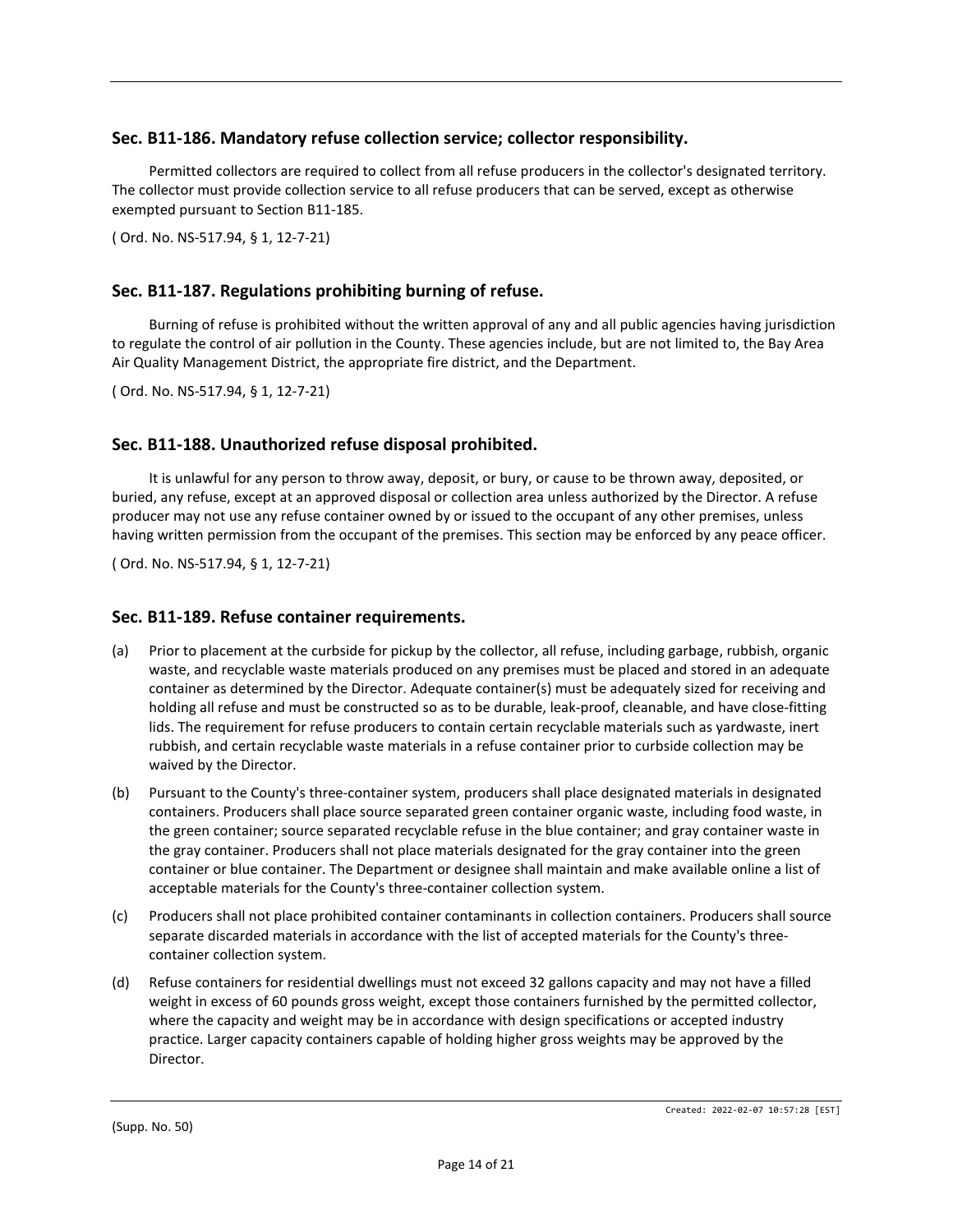- (e) Refuse containers for nonresidential premises or multiple dwelling units must be approved by the Director. All refuse containers must be kept in a sanitary condition and kept closed with a tight-fitting cover, except when refuse is being placed into or removed from the container. If in the opinion of the Director any bin, or any other container supplied by the collector, is in the need of cleaning, the permitted collector must clean the bin within the time frame determined by the Director.
- (f) Refuse producers may not fill a refuse container in any manner which causes the refuse to fall out of or overflow from the container, or to preclude proper closure of the lid.
- (g) Refuse containers may not be placed in such a manner as to create a nuisance or hazard as determined by the Director. This requirement for proper curbside location also applies to residential yardwaste and recyclable waste materials that are approved by the Director for collection without being in a refuse container.
- (h) Refuse placed for curbside collection may not be located adjacent to the property of another refuse producer unless authorized in writing by the occupant of the other premises for approval as a necessary collection station by the collector.
- (i) Containers must be placed for collection not more than 24 hours preceding the scheduled collection time. Placement times and collection locations also apply to uncontained wastes such as yardwaste, cardboard, and other recyclable wastes. It is the responsibility of the occupant of the premises producing the refuse to remove all containers from the curb, roadside, or collection station within 24 hours after collection. Following removal, containers must be stored in a less conspicuous area of the premises so as not to create a nuisance to the occupants of neighboring premises.
- (j) Bundle or pile sizes and collection locations of cardboard or yardwaste must conform to the requirements of the authorized collector and Director.
- (k) All containers described in this section must be kept in a sanitary condition as determined by the Director.

#### **Sec. B11-190. Reserved.**

#### **Sec. B11-191. Location of vehicles limiting collection.**

No person may park a motor vehicle, including a trailer or boat, so as to obstruct or preclude the collection of refuse by the authorized collector. This section may be enforced by any peace officer.

( Ord. No. NS-517.94, § 1, 12-7-21)

#### **Sec. B11-192. Nuisance accumulation of refuse prohibited.**

No person having occupancy or control of a lot, property, parcel, or premises is entitled to allow any accumulation of refuse of any description to remain on such lot, property, parcel, or premises.

( Ord. No. NS-517.94, § 1, 12-7-21)

#### **Sec. B11-193. Solid waste facility permit required.**

No person may operate a solid waste facility or operation in the County, except within the incorporated area of the City of San José, unless possessing a permit to do so from the local enforcement agency.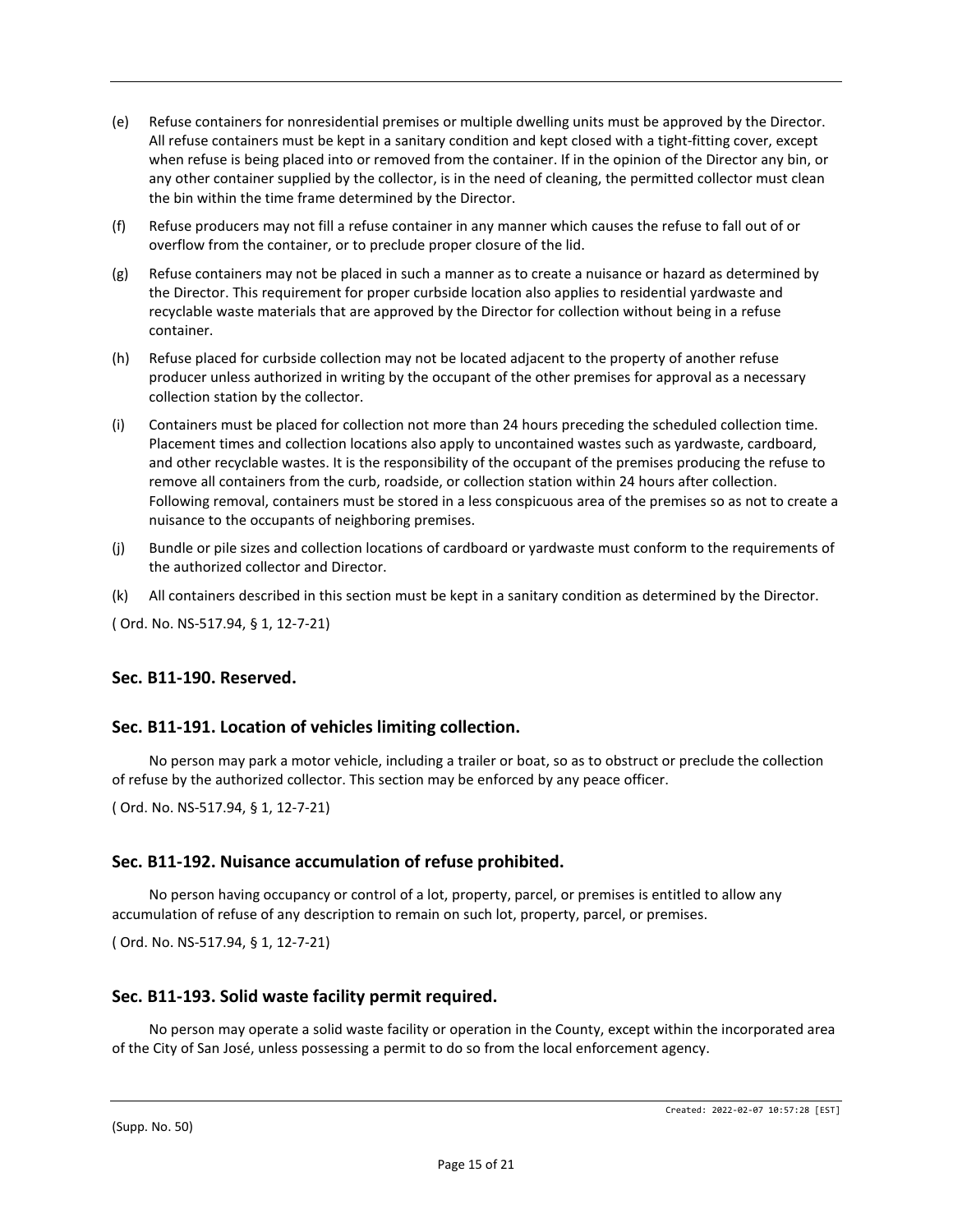## **Sec. B11-194. Solid waste facility inspection and enforcement fee.**

- (a) Pursuant to state statutes and regulations, the Director, as the local enforcement agency, may inspect all solid waste facilities and operations in the unincorporated as well as the incorporated areas of the County, except those solid waste facilities and operation sites within the incorporated area of San José.
- (b) The solid waste enforcement fee for facilities and operations is set by the Board of Supervisors.

#### **Sec. B11-195. Solid waste facility bond requirement.**

The Director, in connection to the issuance of a solid waste facility permit, may require the applicant to file a surety bond in an amount determined by the Director to guarantee the faithful compliance with this Chapter and with all rules and regulations of the local enforcement agency.

( Ord. No. NS-517.94, § 1, 12-7-21)

## **Sec. B11-196. Restrictions on disposal of explosive or hazardous materials.**

No person may deposit in any refuse or recycling container any explosive, highly flammable, or otherwise hazardous material, including medical waste or substance.

( Ord. No. NS-517.94, § 1, 12-7-21)

#### **Sec. B11-197. Composting area inspections and fees.**

- (a) Pursuant to state statutes and regulations, the Director, acting as the local enforcement agency, may inspect all composting areas in the unincorporated as well as the incorporated areas of the County, except those composting areas within the incorporated area of San José, at a frequency as required by state laws.
- (b) The permit fee for facilities and operations will be in an amount established by the Board of Supervisors.

( Ord. No. NS-517.94, § 1, 12-7-21)

## **Sec. B11-198. Requirements for organic waste facility operators and community composting operations.**

- (a) Owners of facilities, operations, and activities that recover organic waste, including, but not limited to, compost facilities, in-vessel digestion facilities, and publicly owned treatment works shall, upon the County's request, provide information regarding available and potential new or expanded capacity at their facilities, operations, and activities, including information about throughput and permitted capacity necessary for planning purposes. Persons contacted by the County shall provide the information requested by the County within 60 days.
- (b) Community composting operators, upon the County's request, shall provide information to the County to support organic waste capacity planning, including, but not limited to, an estimate of the amount of organic waste anticipated to be handled at the community composting operation. Persons contacted by the County shall provide the information requested by the County within 60 days.

( Ord. No. NS-517.94, § 1, 12-7-21)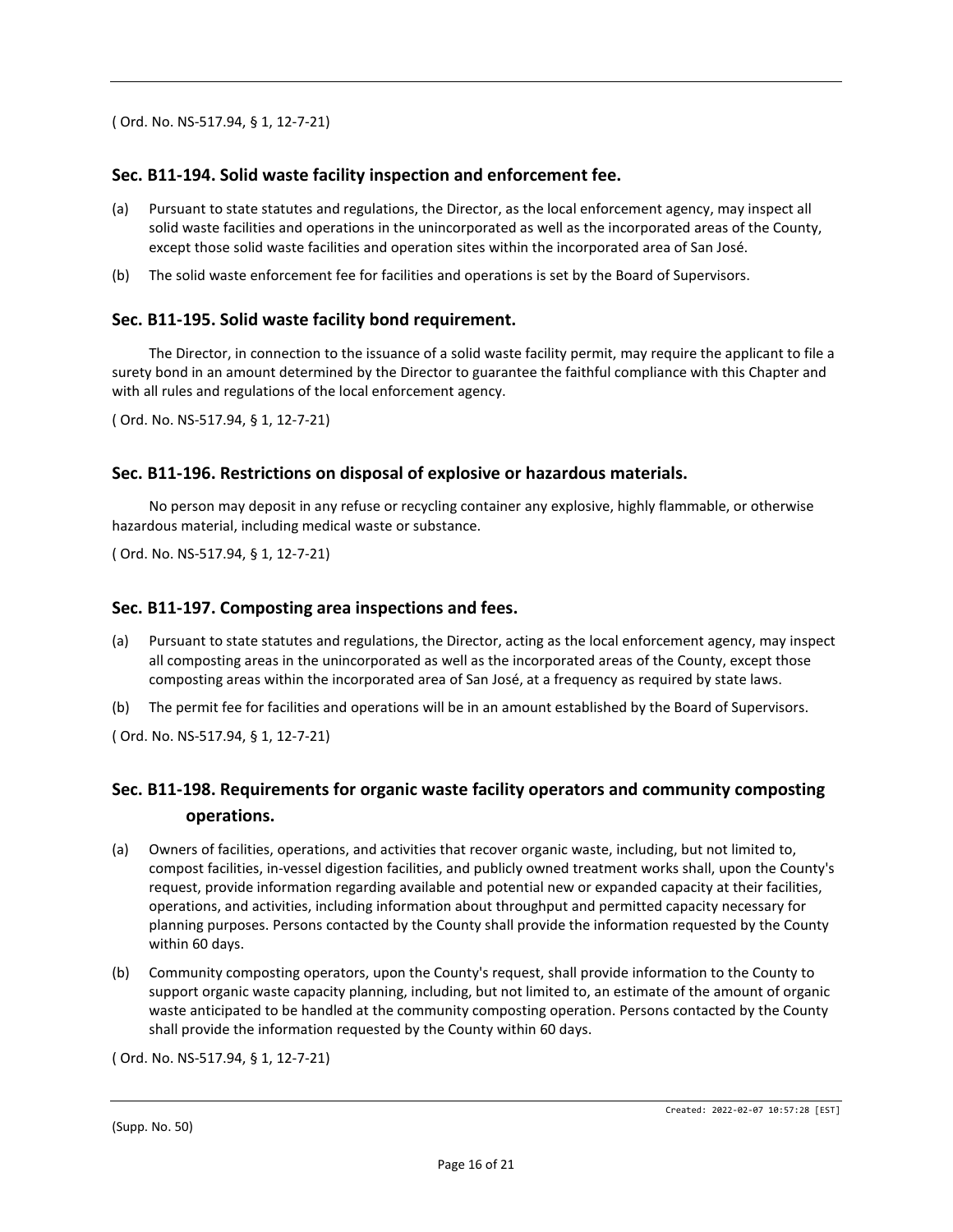#### **Sec. B11-199. County disposal areas.**

The Board of Supervisors may acquire land to be used as County-owned composting, wood grinding, refuse transfer, or refuse disposal facilities. Operation may be either by County personnel or by a contractor to the County for service. The Board of Supervisors may lease composting, wood grinding, refuse transfer, or refuse disposal facilities to persons for their operation as composting, wood grinding, and transfer or refuse disposal facilities. These facilities must be operated in conformance with the laws and regulations of the state and with the rules and regulations of the local enforcement agency.

( Ord. No. NS-517.94, § 1, 12-7-21)

#### **Sec. B11-200 Special requirements for commercial refuse producers.**

Producers that are commercial businesses, including apartment complexes, shall:

- (a) Supply and allow access to adequate number, size, and location of collection containers for employees, contractors, tenants, and customers, consistent with the County's three-container collection system or, if exempt from mandatory collection subscription and permitted to self-haul, per the commercial businesses' instructions to support its compliance with its self-haul program, in accordance with Section B11-201.
- (b) Excluding apartment complexes, provide containers for the collection of source separated green container organic waste and source separated recyclable refuse in all areas where disposal containers are provided for customers. Such containers do not need to be provided in restrooms. If a commercial business does not generate any of the materials that would be collected in one type of container, then it does not have to provide that container to customers. Pursuant to 14 CCR section 18984.9(b), the containers provided by the business shall have either:
	- (1) A body or lid that conforms with the container colors used in the County's three-container collection service. A commercial business is not required to replace functional containers, including containers purchased prior to January 1, 2022, that do not comply with the requirements of this section prior to the end of the useful life of those containers, or prior to January 1, 2036, whichever comes first.
	- (2) Imprinted or labeled containers with text, images, or both indicating the primary material accepted and the primary materials prohibited in that container. Pursuant to 14 CCR section 18984.8, the container labeling requirements are required on new containers commencing January 1, 2022.
- (c) Excluding apartment complexes, and to the extent practical through education, training, and/or inspection, prohibit employees from placing materials in a container not designated for those materials per the County's three-container collection system or, if self-hauling, per the commercial businesses' instructions to support its compliance with its self-haul program, in accordance with Section B11-201.
- (d) Excluding apartment complexes, periodically inspect blue containers, green containers, and gray containers for contamination and inform employees if containers are contaminated and of the requirements to keep contaminants out of those containers pursuant to 14 CCR section 18984.9(b)(3).
- (e) Annually provide information to employees, contractors, tenants, and customers about organic waste recovery requirements and proper sorting of organic waste.
- (f) Provide information about organic waste recovery requirements and proper sorting of organic waste to new tenants before or within 14 days of occupation of the premises, including information about the location of containers and the rules governing their use.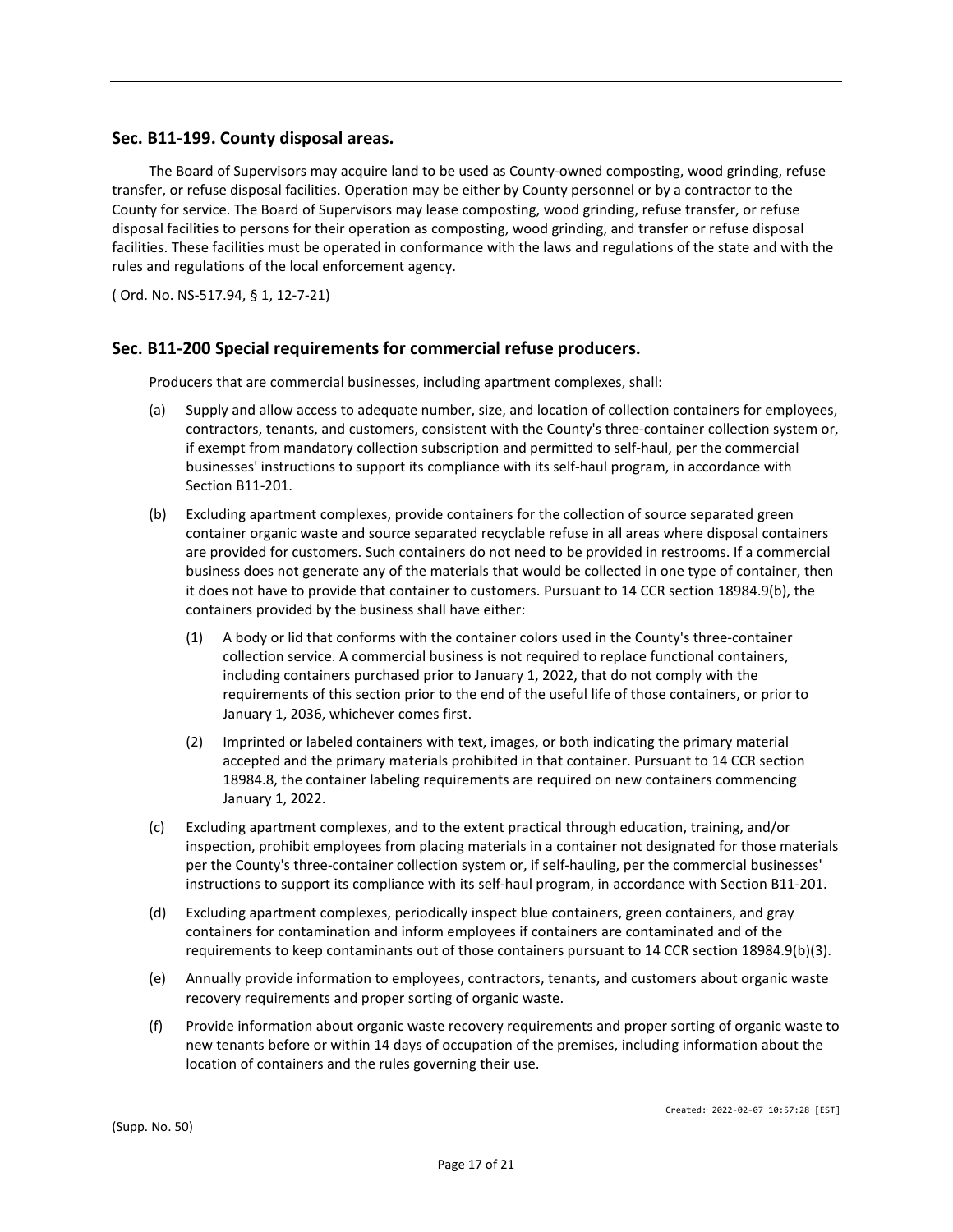- (g) Provide or arrange access for the Department or its agents to their properties during all inspections conducted in accordance with this Chapter.
- (h) Accommodate and cooperate with County's remote monitoring program for inspection of the contents of containers for prohibited container contaminants, which may be implemented at a later date, to evaluate compliance with this section. The remote monitoring program may involve installation of remote monitoring equipment on or in the blue containers, green containers, and gray containers.
- (i) At commercial business's option and subject to County approval, implement a remote monitoring program for inspection of the contents of its blue containers, green containers, and gray containers for the purpose of monitoring the contents of containers to determine appropriate levels of service and to identify prohibited container contaminants. Producers shall obtain written approval from the County prior to installing any remote monitoring devices on or in the blue containers, green containers, and gray containers.
- (j) If authorized to self-haul pursuant to this Chapter, meet the self-hauler requirements in Section B11- 201.
- (k) Nothing in this section prohibits a producer from preventing or reducing waste generation, managing organic waste on site, or using a community composting site pursuant to 14 CCR section 18984.9(c).

## **Sec. B11-201. Self-hauler requirements.**

- (a) Self-haulers shall source separate all recyclable waste materials and organic waste generated on-site from other refuse or shall haul organic waste to a high diversion organic waste processing facility as defined by 14 CCR section 18982(a)(33).
- (b) Self-haulers shall haul their source separated recyclable refuse to a facility that recovers those materials, and haul their source separated green container organic waste to a facility, operation, activity, or property that processes or recovers source separated organic waste. Alternatively, self-haulers may haul organic waste to a high diversion organic waste processing facility as defined by 14 CCR section 18982(a)(33).
- (c) Self-haulers that are commercial businesses (including apartment complexes) shall keep a record of the amount of organic waste—including, but not limited to, yardwaste, paper and cardboard refuse, and food waste—delivered to each solid waste facility, operation, activity, or property that processes or recovers organic waste. This record shall be subject to inspection by the County. The records shall include the following information:
	- (1) Delivery receipts and weight tickets from the entity accepting the waste.
	- (2) The amount of material in cubic yards or tons transported by the producer to each entity.
	- (3) If the material is transported to an entity that does not have scales on-site or employs scales incapable of weighing the self-hauler's vehicle in a manner that allows it to determine the weight of materials received, the self-hauler is not required to record the weight of material but shall keep a record of the entities that received the organic waste.
- (d) A residential producer that self-hauls organic waste is not required to record the information in subsection (c).

( Ord. No. NS-517.94, § 1, 12-7-21)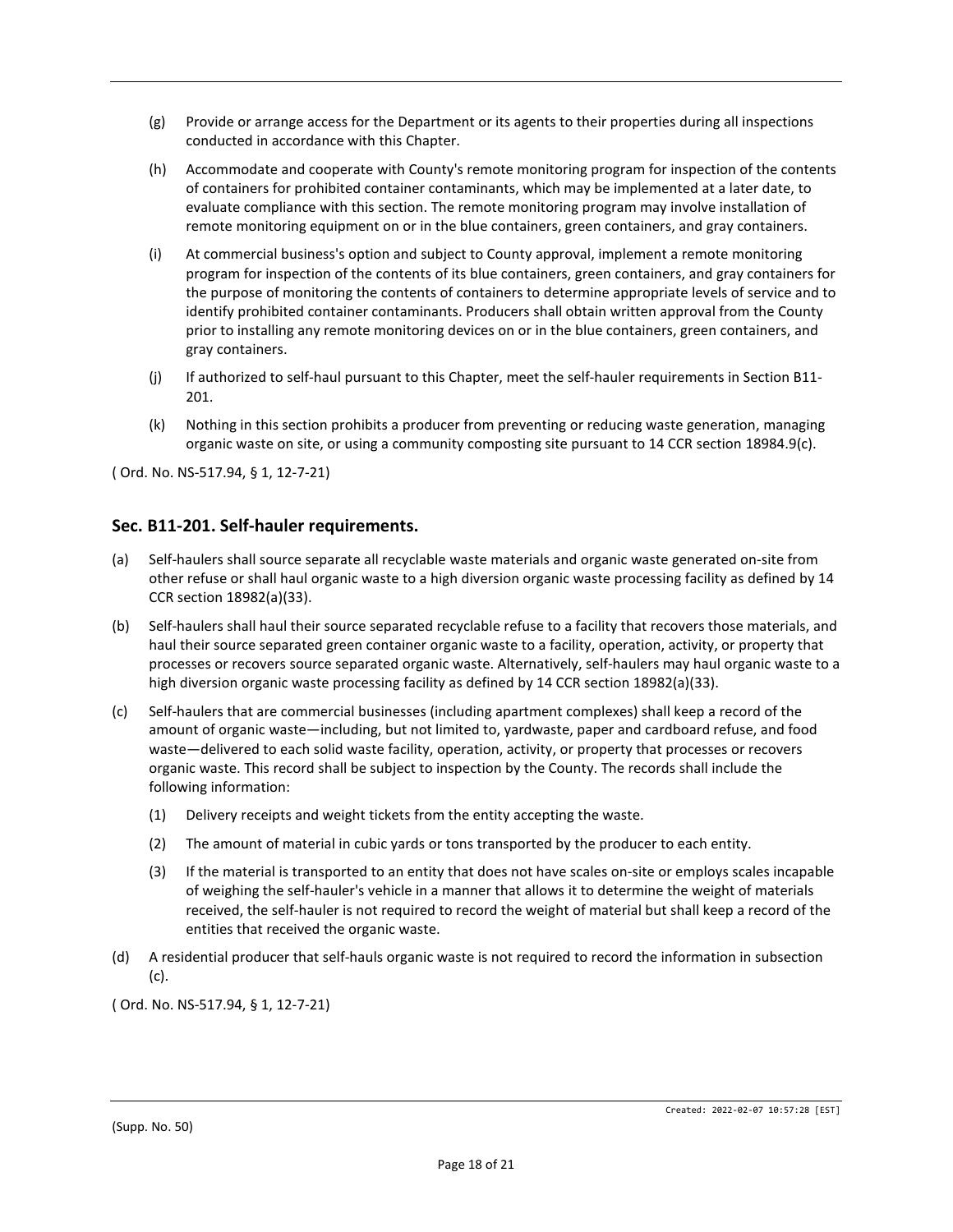## **Sec. B11-202. Inspections.**

- (a) The Department, including the Department's designees, are authorized to conduct inspections and investigations, at random or otherwise, of any collection container, collection vehicle loads, or transfer, processing, or disposal facility to confirm compliance with this Chapter by producers, commercial businesses, property owners, haulers, and self-haulers, subject to applicable laws. This section does not allow the Department or its designated entity to enter the interior of a private residential property for inspection.
- (b) Regulated entities shall provide or arrange for access during all inspections (with the exception of residential property interiors) and shall cooperate with the Department or designee during such inspections and investigations. Such inspections and investigations may include confirmation of proper placement of materials in containers, proper recordkeeping, or any other requirement of this Chapter. Failure to provide or arrange for: (i) access to an entity's premises; (ii) installation and operation of remote monitoring equipment; or (iii) access to records for any inspection or investigation is a violation of this Chapter and may result in penalties described.
- (c) Any records obtained by the Department or designee during its inspections and investigations shall be subject to the requirements and applicable disclosure exemptions of the Public Records Act as set forth in Government Code section 6250 et seq.
- (d) Representatives of the Department and/or designee are authorized to conduct any inspections or other investigations as reasonably necessary to further the goals of this Chapter, subject to applicable laws.
- (e) Department shall receive written complaints, including anonymous complaints, regarding persons that may be in violation of this Chapter.

( Ord. No. NS-517.94, § 1, 12-7-21)

## **Sec. B11-203. Enforcement.**

- (a) Violation of any provision of this Chapter shall constitute grounds for issuance of a Notice of Violation and assessment of a fine. The County's procedures on imposition of administrative fines are hereby incorporated in their entirety, as modified from time to time, and shall govern the imposition, enforcement, collection, and review of administrative citations issued to enforce this Chapter and any rule or regulation adopted pursuant to this Chapter, except as otherwise indicated in this section. To the extent there are inconsistencies between the County's procedures on imposition of administrative fines and the requirements of Articles 14 and 16 of Title 14, Division 7, Chapter 12 of the California Code of Regulations (CCR), the County's procedures shall be construed to effectuate the requirements of the CCR.
- (b) Other remedies allowed by law may be used, including civil action or prosecution as misdemeanor or infraction. The County may pursue civil actions to seek recovery of unpaid administrative citations. The County may choose to delay court action until such time as a sufficiently large number of violations, or cumulative size of violations exist such that court action is a reasonable use of County staff and resources. This section shall not prevent or limit the County from taking immediate enforcement action as necessary to prevent a public nuisance pursuant to this Code and state law and seeking all available remedies and penalties for public nuisances.
- (c) Any Notice of Violation issued for violations of this Chapter shall include:
	- (1) The date of the violation;
	- (2) The name(s) of the respondent(s);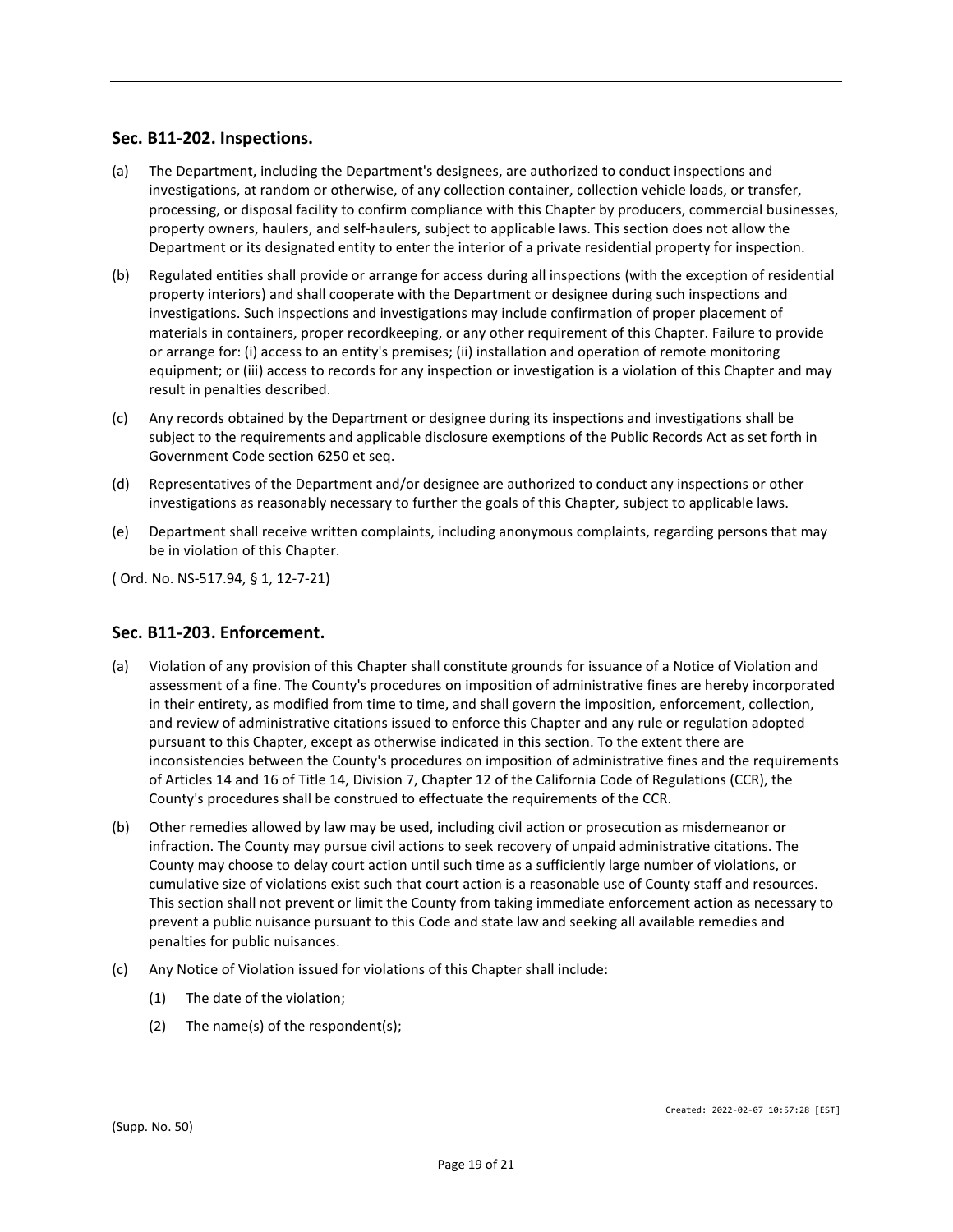- (3) A factual description of the violations, including the regulatory section(s) being violated and the address or location where the violation occurred;
- (4) A compliance date by which the respondent is to take specified action(s), if applicable; and
- (5) The penalty for not complying before the specified deadline, if applicable.
- (d) Process for Enforcement.
	- (1) The Department and/or designee will monitor compliance with this Chapter, including through compliance reviews, route reviews, investigation of complaints, and an inspection program.
	- (2) The County may issue an official notification to notify regulated entities of their obligations under this Chapter.
	- (3) For incidences of prohibited container contaminants, the County may issue a Notice of Violation to any producer found to have prohibited container contaminants in a container. Such notice will be provided via a cart tag or other communication immediately or within 14 days of determining that a violation has occurred. If prohibited container contaminants are observed on one or more subsequent occasion(s) within a 12-month period after a notice was given, the County may assess civil penalties on the producer via an administrative citation and fine.
	- (4) For continuing violations of this Chapter, the County may issue a Notice of Violation requiring compliance within a specified correction period. The default correction period shall be 60 days from the issuance of the Notice of Violation; however, for repeat violations, willful violations, violations that pose a threat to public health and safety, and/or violations that cannot be cured, the County may require compliance within fewer than 60 days or may immediately issue an administrative citation and fine in accordance with state and local law.
	- (5) Absent compliance by the respondent within the deadline set forth in the Notice of Violation, or in accordance with subsections  $(d)(3)$  and  $(d)(4)$ , the County shall commence an action to impose penalties, via an administrative citation and fine. In addition to administrative fines, the County may seek regulatory fees pursuant to Sections A37-8 and A37-9 and enforcement costs pursuant to Section B11-8. For violations by refuse producers, notices shall be sent to "owner" at the official address of the owner maintained by the tax collector for the County or, if no such address is available, to the owner at the address of the dwelling or commercial property or to the party responsible for paying for the collection services, depending upon available information.
- (e) Administrative Fines. The Director has sole discretion to set the amount of any administrative fines issued for violations of this Chapter in accordance with Division A37 and state and local law. The Director may delegate this authority to an Enforcement Officer, as defined in Section A37-2.
- (f) Compliance Deadline Extension Considerations. The County may extend the compliance deadlines set forth in a Notice of Violation issued in accordance with this section if it finds that there are extenuating circumstances beyond the control of the respondent that make compliance within the deadlines impracticable, including the following:
	- (1) Acts of God such as earthquakes, wildfires, flooding, and other emergencies or natural disasters;
	- (2) Delays in obtaining discretionary permits or other government agency approvals;
	- (3) Deficiencies in organic waste recycling infrastructure and the existence of a corrective action plan with CalRecycle pursuant to 14 CCR section 18996.2 due to those deficiencies; or
	- (4) Any other circumstance in which the Director, in the Director's sole discretion and in accordance with state law, finds good cause to extend the deadlines.